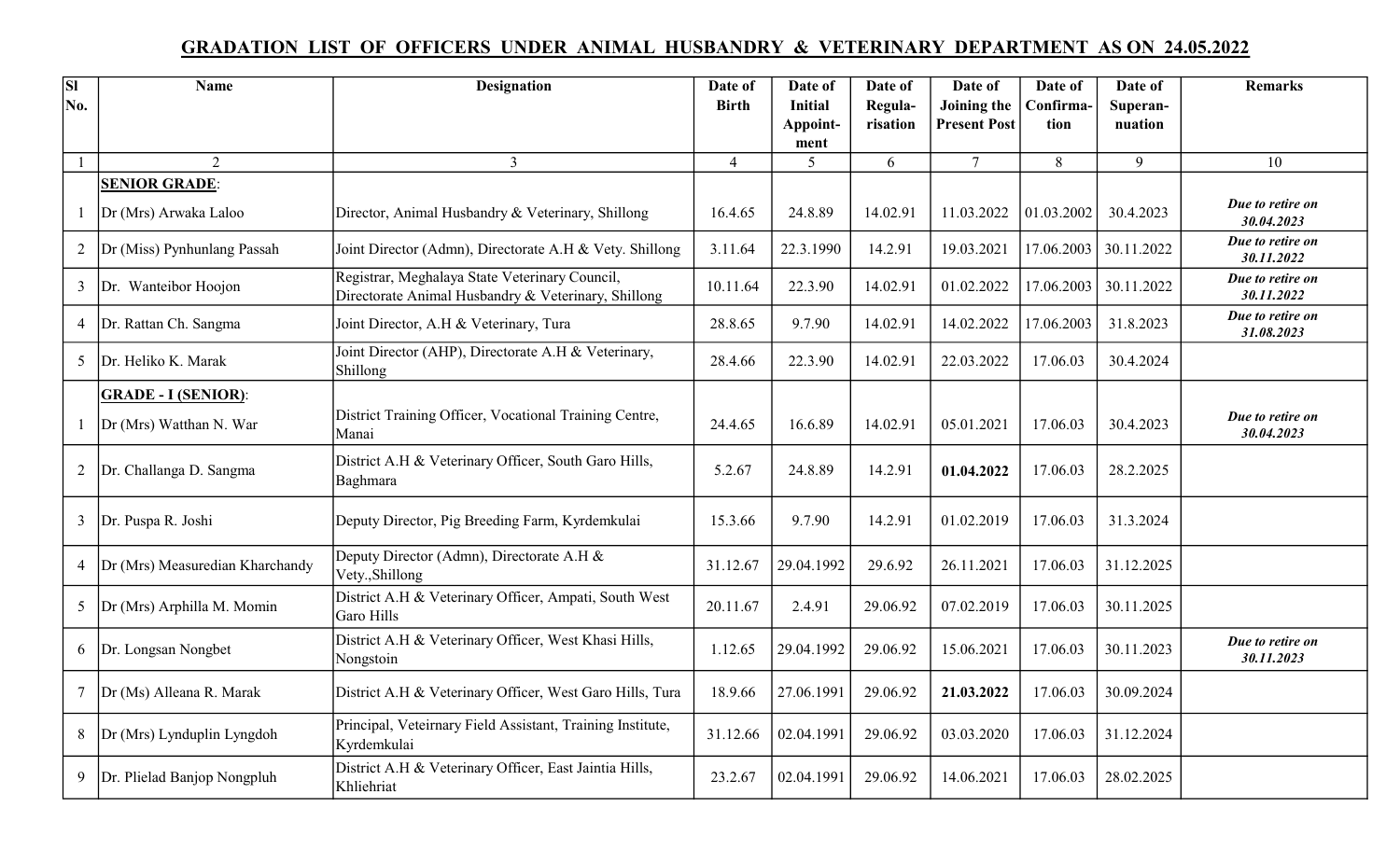| <b>SI</b><br>No. | <b>Name</b>                           | <b>Designation</b>                                                                 | Date of<br><b>Birth</b> | Date of<br>Initial | Date of<br>Regula- | Date of<br>Joining the | Date of<br>Confirma | Date of<br>Superan- | <b>Remarks</b>                 |
|------------------|---------------------------------------|------------------------------------------------------------------------------------|-------------------------|--------------------|--------------------|------------------------|---------------------|---------------------|--------------------------------|
|                  |                                       |                                                                                    |                         | Appoint-           | risation           | <b>Present Post</b>    | tion                | nuation             |                                |
|                  |                                       |                                                                                    |                         | ment               |                    |                        |                     |                     |                                |
|                  | 2                                     | $\mathfrak{Z}$                                                                     | $\overline{4}$          | 5                  | 6                  | 7                      | 8                   | 9                   | 10                             |
| 10               | Dr Wanstep Marconi Wright<br>Khongwir | Deputy Director (Planning), Directorate Animal<br>Husbandry & Veterinary, Shillong | 11.10.67                | 29.04.1992         | 29.06.92           | 05.01.2021             | 17.06.03            | 31.10.2025          |                                |
| 11               | Dr. Banlam Kupar Mawthoh              | District A.H & Veterinary Officer, East Khasi Hills,<br>Shillong                   | 4.5.67                  | 29.04.1992         | 29.6.92            | 22.03.2021             | 17.06.03            | 31.5.2025           |                                |
| 12               | Dr. Eddyson K. Khongjoh               | District A.H & Veterinary Officer, South West Khasi<br>Hills, Mawkyrwat            | 2.3.65                  | 29.04.1992         | 29.06.92           | 04.01.2021             | 17.06.03            | 31.3.2023           | Due to retire on<br>30.03.2023 |
| 13               | Dr (Mrs) Dayoohun Papang              | District Training Officer, Vocational Training Centre,<br>Khliehtyrshi             | 31.10.67                | 29.04.1992         | 29.6.92            | 04.01.2021             | 17.6.03             | 31.10.2025          |                                |
| 14               | Dr (Miss) Aijeris Chyne               | Deputy Director (AHP), Directorate A.H & Vety. Shillong                            | 20.8.69                 | 17.11.92           | 04.09.93           | 01.04.2021             | 17.06.03            | 31.8.2027           |                                |
|                  | 15  Dr (Mrs) Bronilla A. Sangma       | District Animal Husbandry & Veterinary Officer, North<br>Garo Hills, Resubelpara   | 2.1.66                  | 17.11.92           | 04.09.93           | 01.04.2022             | 17.06.03            | 31.1.2024           |                                |
|                  | 16   Dr. Dachemlok I. Kjam            | District A.H & Veterinary Officer, Jowai                                           | 13.2.66                 | 17.11.92           | 04.9.93            | 11.06.2021             | 17.06.03            | 29.2.2024           |                                |
| 17               | Dr. Sondarwell Tham                   | District A.H & Veterinary Officer, Ri-Bhoi District,<br>Nongpoh                    | 18.6.64                 | 17.11.92           | 04.09.93           | 25.11.2021             | 17.06.03            | 30.6.2022           | Due to retire on<br>30.06.2022 |
|                  | 18  Dr (Mrs) Ivy Ritha D. Arengh      | District A.H & Veteirnary Officer, East Garo Hills,<br>Williamnagar                | 2.3.68                  | 17.11.92           | 04.09.93           | 21.03.2022             | 17.06.03            | 31.3.2026           |                                |
| 19               | Dr. S.G. Christopher                  | Deputy Director, Indo-Danish Project, Upper Shillong                               | 5.9.69                  | 8.1.93             | 04.09.93           | 11.03.2022             | 17.06.03            | 30.9.2027           |                                |
|                  | <b>GRADE-I (JUNIOR):</b>              |                                                                                    |                         |                    |                    |                        |                     |                     |                                |
|                  | Dr. Mihshwa Tyngkan                   | Assistant Director, Intensive Cattle Development Project,<br><b>Upper Shillong</b> | 7.2.67                  | 13.7.93            | 04.09.93           | 05.07.2018             | 17.06.03            | 28.2.2025           |                                |
|                  | 2  Dr (Mrs) Manporni Lamare           | Assistant Director, Feed Analytical Laboratory,<br>Kyrdemkulai.                    | 24.4.65                 | 17.11.93           | 16.7.94            | 05.07.2018             | 17.06.03            | 30.4.2023           | Due to retire on<br>30.04.2023 |
| $\mathfrak{Z}$   | Dr. Amit Kumar N. Lamare              | Assistant Director, Indo-Danish Project, Upper Shillong                            | 20.2.67                 | 17.11.93           | 16.7.94            | 05.07.2018             | 17.06.03            | 28.2.2025           |                                |
| $\overline{4}$   | Dr (Mrs) Hilney B. Marak              | Assistnat Director (Disease Surveillace), Shillong                                 | 28.9.67                 | 14.11.93           | 16.7.94            | 01.02.2019             | 17.06.03            | 30.9.2025           |                                |
| 5                | Dr. Dawanki Lywait                    | Sub - Divisional A.H & Veterinary Officer, Mairang                                 | 25.4.65                 | 20.4.94            | 16.7.94            | 10.06.2021             | 17.06.03            | 30.4.2023           |                                |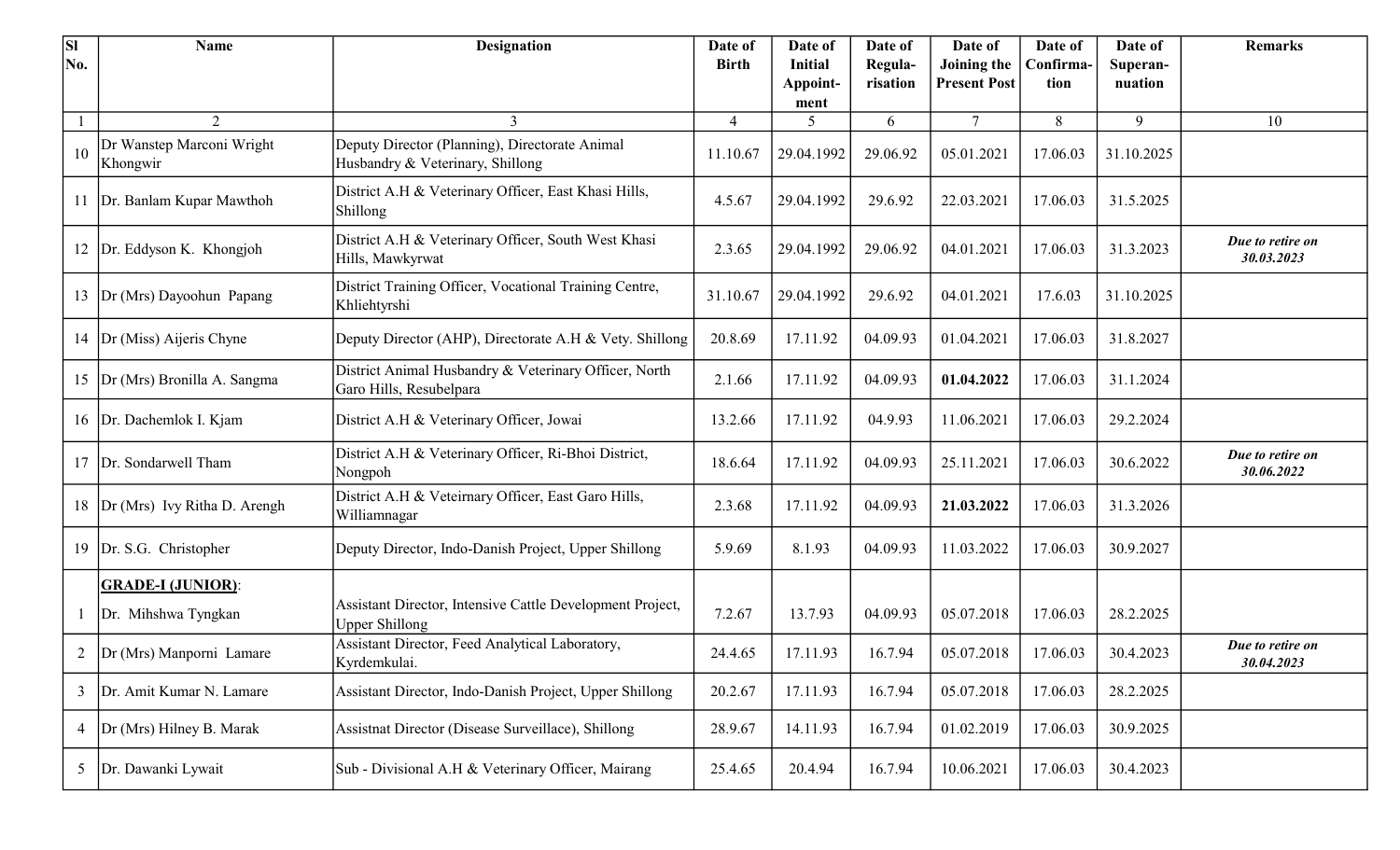| <b>SI</b> | Name                            | <b>Designation</b>                                                                      | Date of      | Date of                    | Date of             | Date of                            | Date of           | Date of             | <b>Remarks</b> |
|-----------|---------------------------------|-----------------------------------------------------------------------------------------|--------------|----------------------------|---------------------|------------------------------------|-------------------|---------------------|----------------|
| No.       |                                 |                                                                                         | <b>Birth</b> | <b>Initial</b><br>Appoint- | Regula-<br>risation | Joining the<br><b>Present Post</b> | Confirma-<br>tion | Superan-<br>nuation |                |
|           |                                 |                                                                                         |              | ment                       |                     |                                    |                   |                     |                |
|           | 2                               | 3                                                                                       | 4            | 5                          | 6                   | $\tau$                             | 8                 | 9                   | 10             |
| 6         | Dr (Mrs) Serenebell W. Momin    | Assistant Director, Intensive Cattle Development Project,<br>Tura                       | 23.7.67      | 20.4.94                    | 16.07.1994          | 05.03.2020                         |                   | 31.7.2025           |                |
| $\tau$    | Dr (Ms) Veronica Hynniewta      | Assistant Director (Fodder Devlopment), Directorate,<br>Shillong                        | 22.2.70      | 20.4.94                    | 16.07.1994          | 01.02.2019                         |                   | 29.2.2028           |                |
| 8         | Dr. Hari Prasanna Paul          | Assistant Director (VI & PR), Directorate, Shillong                                     | 3.3.71       | 16.5.94                    | 16.07.1994          | 05.01.2021                         |                   | 31.3.2029           |                |
| 9         | Dr (Mrs) Pauline Lyngdoh        | Sub - Divisional A.H & Veterinary Officer, Sohra                                        | 14.2.70      | 9.11.94                    | 27.2.96             | 06.01.2021                         |                   | 29.2.2028           |                |
| 10        | Dr (Mrs) Misty Belle Diengdoh   | Assistant Director (Poultry), Directorate, Shillong                                     | 22.5.70      | 17.1.95                    | 27.2.96             | 02.03.2020                         |                   | 31.5.2028           |                |
| 11        | Dr (Miss) Worcynia Challam      | Manager, Regional Poultry Breeding Farm, Kyrdemkkulai                                   | 14.2.65      | 14.2.95                    | 27.2.96             | 08.02.2022                         |                   | 28.2.2023           |                |
| 12        | Dr (Mrs) Nina Marbaniang        | Manager, Regional Cross Bred Cattle Breeding Project,<br>Kyrdemkulai                    | 10.2.70      | 30.6.95                    | 27.2.96             | 09.06.2021                         |                   | 29.2.2028           |                |
| 13        | Dr (Mrs) Ferry Gloria T. Sangma | Sub-Divisional A.H & Veterinary Officer, Dadenggre                                      | 14.5.67      | 30.6.95                    | 27.2.96             | 05.03.2020                         |                   | 31.5.2025           |                |
| 14        | Dr (Mrs) Melinda Passah         | Manager, Central Hatchery Cum Poultry Farm, Umsning                                     | 25.7.71      | 30.6.95                    | 27.2.96             | 04.01.2021                         |                   | 31.7.2029           |                |
| 15        | Dr (Mrs) Bahunlang Lyngdoh      | Assistant Director (Livestock Census), Directorate                                      | 8.2.67       | 30.6.95                    | 27.2.96             | 05.01.2021                         |                   | 28.2.2025           |                |
| 16        | Dr. George L. Niang             | Sub-Divisional Animal Husbandry & Veterinary Officer,<br>Amlarem                        | 9.9.68       | 7.2.96                     | 11.7.97             | 07.02.2022                         |                   | 30.9.2026           |                |
| 17        | Dr (Mrs) Lakynti Haka Lyngdoh   | Assisant Director, Vocational Training Centre,<br>Kyrdemkulai                           | 23.6.72      | 26.6.96                    | 11.7.97             | 04.01.2021                         |                   | 30.6.2030           |                |
| 18        | Dr. Mihsalan. Lamare            | Assistant Director (Rinderpest), A.H & Veterinary,<br>Shillong                          | 3.9.70       | 26.6.96                    | 11.7.97             | 01.04.2021                         |                   | 30.9.2028           |                |
| 19        | Dr (Mrs) Muntha R. Marak        | Assistant Director, Vocational Training Centre, Rongkhon                                | 20.10.70     | 26.6.96                    | 11.7.97             | 31.03.2021                         |                   | 31.10.2028          |                |
| 20        | Dr (Mrs) Ririty Kharbuli        | Assistant Director (Fodder) Regional Cross Bred Cattle<br>Breeding Project, Kyrdemkulai | 18.10.72     | 26.6.96                    | 11.7.97             | 10.06.2021                         |                   | 31.10.2030          |                |
| 21        | Dr. Pynhunlang Blahwar          | Assistant Director (Disease Investigation), Shillong                                    | 5.10.69      | 17.10.96                   | 11.7.97             | 24.11.2021                         |                   | 31.10.2027          |                |
|           | Dr. Melodiously Tiewla          | Assistant Director (Agronomy), Indo-Danish Project,<br><b>Upper Shillong</b>            | 29.8.73      | 17.10.96                   | 11.7.97             | 07.02.2022                         |                   | 31.8.2031           |                |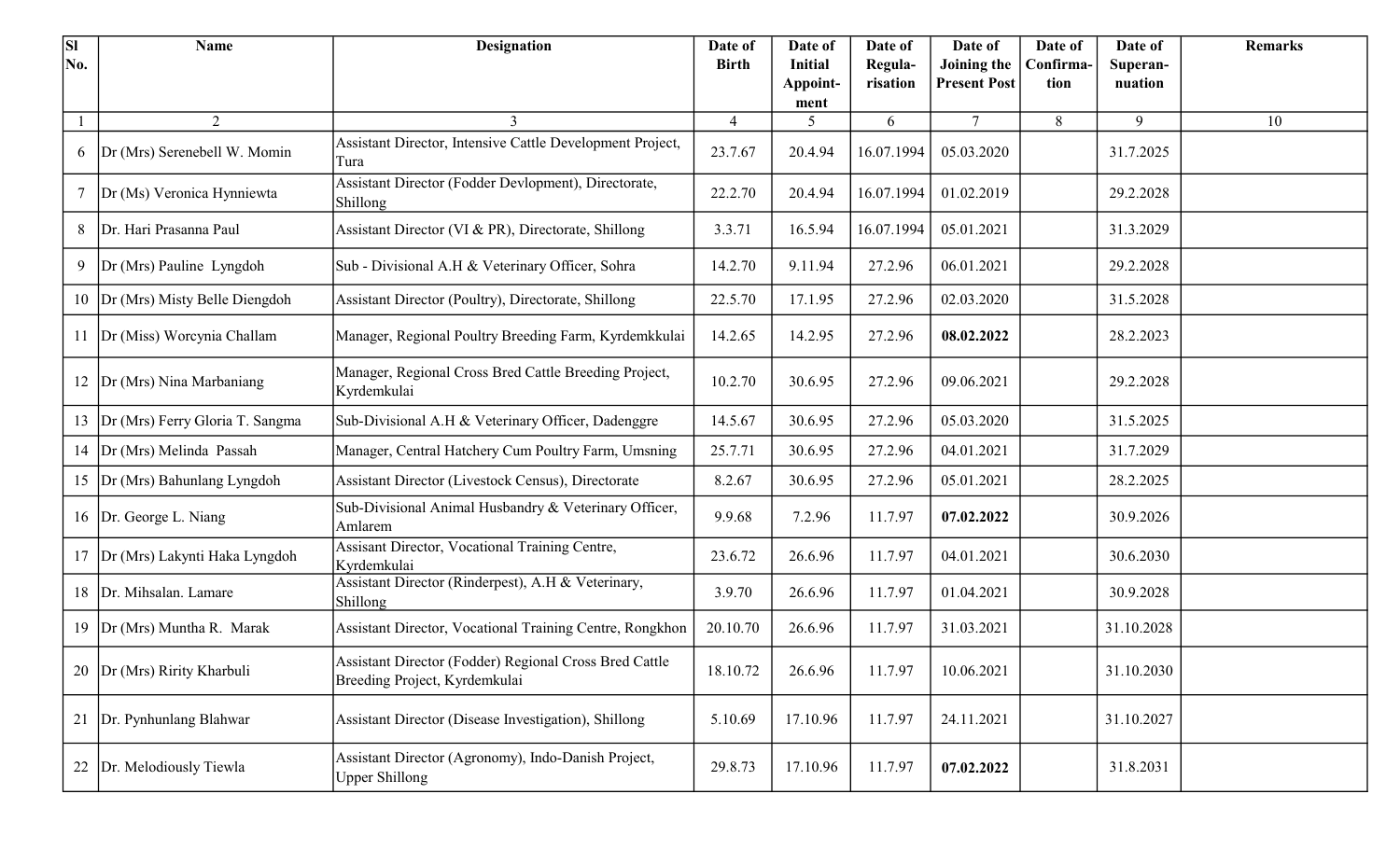| <b>SI</b> | Name                             | <b>Designation</b>                                                                          | Date of        | Date of                    | Date of             | Date of                            | Date of           | Date of             | <b>Remarks</b> |
|-----------|----------------------------------|---------------------------------------------------------------------------------------------|----------------|----------------------------|---------------------|------------------------------------|-------------------|---------------------|----------------|
| No.       |                                  |                                                                                             | <b>Birth</b>   | <b>Initial</b><br>Appoint- | Regula-<br>risation | Joining the<br><b>Present Post</b> | Confirma-<br>tion | Superan-<br>nuation |                |
|           |                                  |                                                                                             |                | ment                       |                     |                                    |                   |                     |                |
|           | 2                                | 3                                                                                           | $\overline{4}$ | 5                          | 6                   | $\tau$                             | 8                 | 9                   | 10             |
| 23        | Dr (Miss) Valginia Khasain       | Assistant Director (Piggery) Directorate A.H &<br>Veterinary, Shillong                      | 15.2.70        | 24.1.97                    | 11.7.97             | 11.03.2022                         |                   | 29.2.2028           |                |
|           | <b>GRADE - II (SENIOR):</b>      |                                                                                             |                |                            |                     |                                    |                   |                     |                |
|           | Dr (Ms) Walme K. Sangma          | Senior A.H. & Veterinary Officer, Resubelpara.                                              | 3.4.74         | 28.2.97                    | 11.7.97             | 20.04.2016                         |                   | 30.4.2032           |                |
| 2         | Dr (Mrs) Lakyntiewlyne M. Umlong | Senior A.H. & Vety. Officer, B.A.T.C, Upper Shillong                                        | 1.1.72         | 24.9.97                    | 28.3.01             | 26.04.2016                         |                   | 31.12.2029          |                |
| 3         | Dr (Mrs) Olga Mary Kharkongor    | Senior A.H. & Vety.Officer, Cross Breeding Scheme,<br><b>Upper Shillong</b>                 | 20.1.70        | 24.9.97                    | 28.3.01             | 12.07.2017                         |                   | 31.1.2028           |                |
| 4         | Dr (Mrs) Violine A. Sangma       | Senior A.H. & Vety. Officer, South West Garo Hills,<br>Ampati                               | 1.2.74         | 24.9.97                    | 28.3.01             | 05.03.2020                         |                   | 31.1.2032           |                |
| 5         | Dr (Mrs) Regina Synnah           | Senior A.H. & Vety. Officer, Veterinary Field Assistant,<br>Training Intitute, Kyrdemkulai  | 1.1.71         | 24.9.97                    | 28.3.01             | 06.03.2020                         |                   | 31.12.2028          |                |
| 6         | Dr (Mrs) Salome Nongbet          | Senior A.H. & Veterinary Officer (AHP), Shillong                                            | 19.12.72       | 18.07.98                   | 28.3.01             | 24.11.2021                         |                   | 31.12.2030          |                |
| $\tau$    | Dr (Mrs) Wynicia Swett           | Senior A.H. & Vety. Officer, VTC, Kyrdemkulai                                               | 25.2.74        | 18.7.98                    | 28.3.01             | 10.07.2017                         |                   | 29.2.2032           |                |
| 8         | Dr (Mrs) Ibarisha Lyndem         | Senior A.H. & Vety. Officer, Veterinary Field Assistant,<br>Training Institute, Kyrdemkulai | 5.9.73         | 18.7.98                    | 28.3.01             | 04.01.2021                         |                   | 30.9.2031           |                |
| 9         | Dr (Mrs) Ridamon Bamon           | Senior A.H. & Vety. Officer (AHP), Jowai                                                    | 21.4.74        | 18.7.98                    | 28.3.01             | 06.07.2017                         |                   | 30.4.2032           |                |
| 10        | Dr (Mrs) Dita Khyriem            | Senior A.H. & Vety. Officer, VTC, Kyrdemkulai                                               | 4.1.74         | 18.7.98                    | 28.3.01             | 01.02.2019                         |                   | 31.1.2032           |                |
|           | 11  Dr (Miss) Evalinda Passah    | Senior A.H. & Vety.Officer, (Poultry Dev), Jowai.                                           | 20.5.75        | 18.7.98                    | 28.3.01             | 04.07.2018                         |                   | 31.5.2033           |                |
| 12        | Dr (Mrs) Laureata Dkhar          | Senior A.H. & Vety. Officer, Disease Investigation,<br>Shillong                             | 2.11.71        | 18.7.98                    | 28.3.01             | 02.07.2018                         |                   | 30.11.2029          |                |
| 13        | Dr (Mrs) Iwbih Nylla Tariang     | Senior A.H. & Vety. Officer (Piggery Dev), Nongpoh                                          | 15.3.74        | 18.7.98                    | 28.3.01             | 02.07.2018                         |                   | 31.3.2032           |                |
| 14        | Dr (Mrs) Fulfill Rymbai          | Senior A.H. & Vety. Officer, VTC, Khliehtyrshi                                              | 5.11.74        | 18.7.98                    | 28.3.01             | 04.07.2018                         |                   | 30.11.2032          |                |
| 15        | Dr. Ivan Teibor Challam          | Senior A.H. & Vety.Officer (Poultry Dev), Ri - Bhoi<br>District, Nongpoh                    | 15.8.71        | 18.7.98                    | 28.3.01             | 10.06.2021                         |                   | 31.8.2029           |                |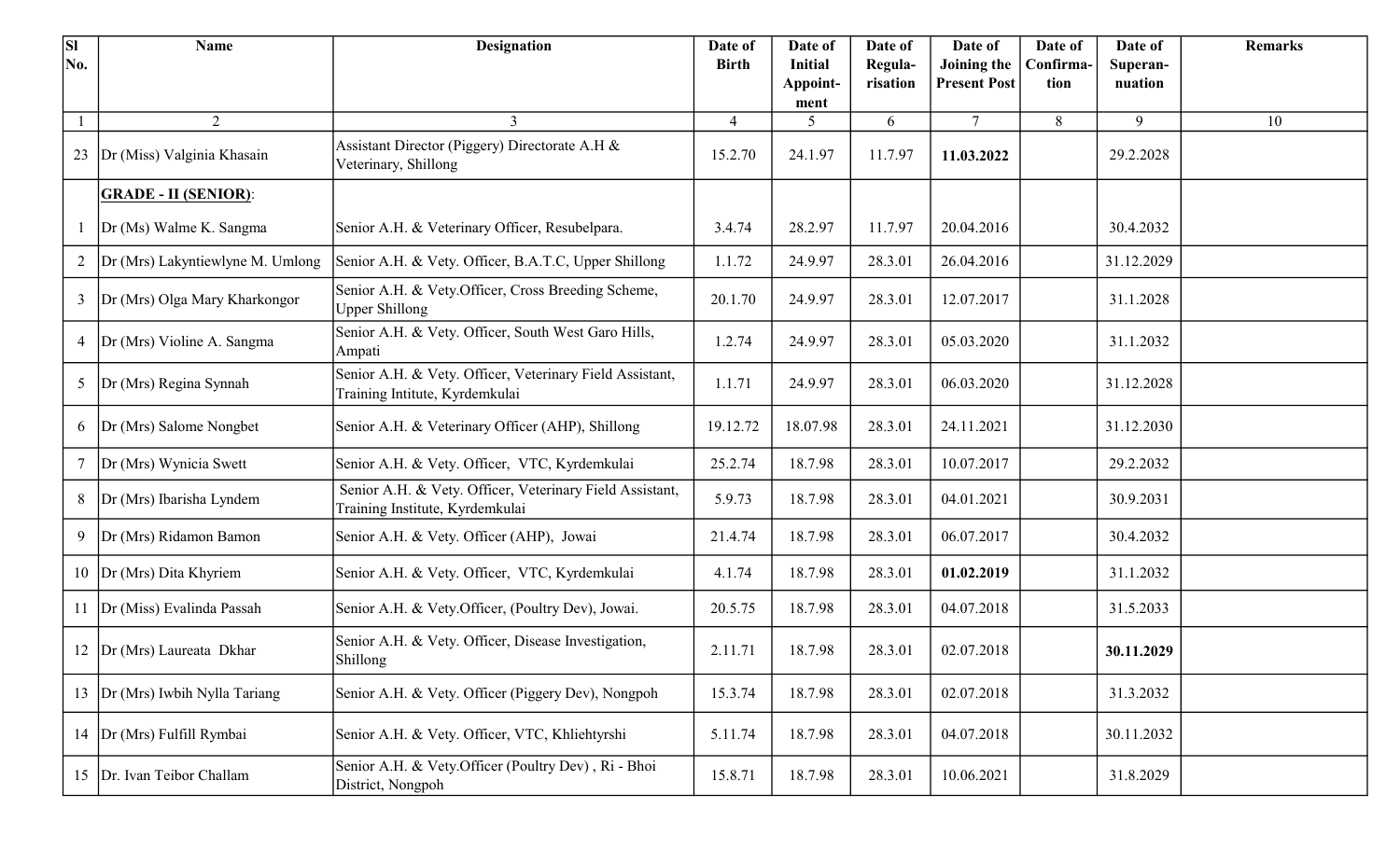| <b>SI</b><br>No. | <b>Name</b>                        | <b>Designation</b>                                                                         | Date of<br><b>Birth</b> | Date of<br>Initial | Date of<br>Regula- | Date of<br>Joining the | Date of<br>Confirma- | Date of<br>Superan- | <b>Remarks</b> |
|------------------|------------------------------------|--------------------------------------------------------------------------------------------|-------------------------|--------------------|--------------------|------------------------|----------------------|---------------------|----------------|
|                  |                                    |                                                                                            |                         | Appoint-<br>ment   | risation           | <b>Present Post</b>    | tion                 | nuation             |                |
|                  | 2                                  | $\mathbf{3}$                                                                               | $\overline{4}$          | 5                  | 6                  | $\tau$                 | 8                    | 9                   | 10             |
|                  | 16   Dr. Macneal Lionel Kynta      | Senior A.H. & Vety. Officer, VTC, Manai                                                    | 31.3.76                 | 17.3.99            | 28.3.01            | 04.07.2018             |                      | 31.3.2034           |                |
|                  | 17  Dr. David Teilang Sun          | Senior A.H. & Vety. Officer, Clinical Laboratory, Tura                                     | 26.2.76                 | 17.3.99            | 28.3.01            | 04.02.2019             |                      | 28.2.2034           |                |
|                  | 18 Dr. Daniel Mawthoh              | Senior A.H. & Veterinary Officer, Feed Mill, Rongkhon                                      | 2.2.74                  | 17.3.99            | 28.3.01            | 04.03.2020             |                      | 29.2.2032           |                |
| 19               | Dr. Greenburgh Hynniewta           | Senior A.H. & Vety. Officer, Regional Poultry Breeding<br>Farm, Kyrdemkulai                | 30.7.72                 | 10.3.2000          | 28.3.01            | 02.07.2018             |                      | 31.7.2030           |                |
|                  | 20  Dr (Mrs) Diangtimon Kharumnuid | Senior A.H. & Vety. Officer, ICDP, Upper Shillong                                          | 11.4.74                 | 10.3.2000          | 28.3.01            | 02.07.2018             |                      | 30.4.2032           |                |
| 21               | Dr (Mrs) Banita Diengdoh           | Senior A.H. & Vety. Officer (Rinderpest), Shillong.                                        | 15.9.73                 | 10.3.2000          | 28.3.01            | 20.03.2020             |                      | 30.9.2031           |                |
|                  | 22 Dr (Mrs) Jacqueline Niangty     | Senior A.H. & Vety. Officer, Feed Analytical Laboratory,<br>Kyrdemkulai                    | 26.6.75                 | 10.3.2000          | 28.3.01            | 05.07.2018             |                      | 30.6.2033           |                |
|                  | 23  Dr (Mrs) Eva Lynda Swer        | Senior A.H. & Vety. Officer (Piggery Dev), East Khasi<br>Hills, Shillong                   | 29.5.74                 | 10.3.2000          | 28.3.01            | 05.07.2019             |                      | 31.5.2032           |                |
|                  | 24   Dr (Mrs) Lekimai Passah       | Senior A.H. & Vety. Officer, East Jaintia Hills, Khliehriat                                | 1.1.75                  | 10.3.2000          | 28.3.01            | 01.02.2019             |                      | 31.12.2032          |                |
|                  | 25  Dr (Mrs) Velovia G. Momin      | Senior A.H. & Vety. Officer, Vocational Training Centre,<br>Rongkhon                       | 6.12.73                 | 10.3.2000          | 28.3.01            | 06.02.2019             |                      | 31.12.2031          |                |
|                  | 26   Dr (Mrs) Nochi E.G. Momin     | Senior A.H. & Vety. Officer, Pig Farm, Dalu                                                | 20.4.75                 | 4.7.2000           | 28.3.01            | 05.03.2020             |                      | 30.4.2033           |                |
|                  | 27 Dr. Jesterwell Lyngdoh          | Senior A.H. & Vety Officer, Poultry Farm, Mawryngkneng                                     | 17.11.73                | 4.7.2000           | 28.3.01            | 05.03.2020             |                      | 30.11.2031          |                |
|                  | 28   Dr. Rodrick Nongrum           | Senior A.H. & Veterinary Officer, South West Garo Hills,<br>Ampati                         | 27.11.74                | 24.10.2000         | 28.3.01            | 15.12.2019             |                      | 30.11.2032          |                |
|                  | Dr (Mrs) Ibanylla Daimon Slong     | Senior A.H & Veterinary Officer (Piggery Dev), Jowai &<br>I/c Pig Farm, Khliehtyrshi       | 9.11.76                 | 24.10.2000         | 28.3.01            | 04.07.2019             |                      | 30.11.2034          |                |
|                  | 30  Dr (Ms) Merylin Kharwanlang    | Senior A.H. & Vety.Officer, Veterinary Field Assistant,<br>Training Institute, Kyrdemkulai | 20.1.74                 | 24.10.2000         | 28.3.01            | 02.03.2020             |                      | 31.1.2032           |                |
|                  | 31 Dr (Mrs) Christine Wanswett     | Senior A.H. & Vety.Officer, Veterinary Field Assistant,<br>Training Institute, Kyrdemkulai | 25.12.73                | 24.10.2000         | 28.3.01            | 17.03.2022             |                      | 31.12.2031          |                |
|                  | 32 Dr. John Kongwang               | Senior A.H. & Vety. Officer, South Garo Hills, Baghmara                                    | 4.6.69                  | 24.10.2000         | 28.3.01            | 06.03.2020             |                      | 30.6.2027           |                |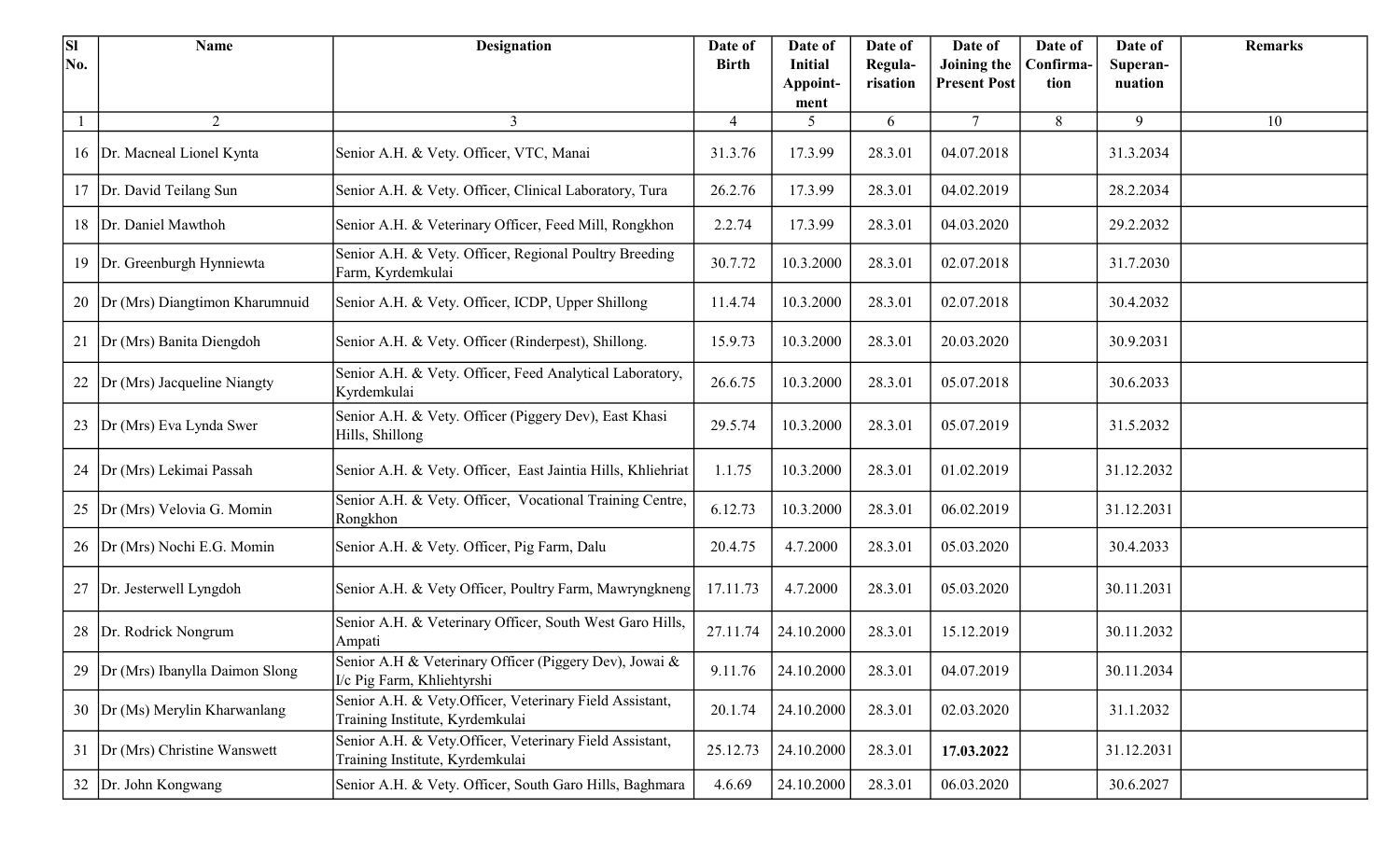| <b>SI</b>      | <b>Name</b>                           | <b>Designation</b>                                                                       | Date of        | Date of          | Date of  | Date of             | Date of   | Date of    | <b>Remarks</b>                                                                                       |
|----------------|---------------------------------------|------------------------------------------------------------------------------------------|----------------|------------------|----------|---------------------|-----------|------------|------------------------------------------------------------------------------------------------------|
| No.            |                                       |                                                                                          | <b>Birth</b>   | <b>Initial</b>   | Regula-  | Joining the         | Confirma- | Superan-   |                                                                                                      |
|                |                                       |                                                                                          |                | Appoint-<br>ment | risation | <b>Present Post</b> | tion      | nuation    |                                                                                                      |
|                | 2                                     | 3                                                                                        | $\overline{4}$ | 5                | 6        | $\tau$              | 8         | 9          | 10                                                                                                   |
|                | 33 Dr. Silnang R. Marak               | Senior A.H. & Vety. Officer, District Cattle Farm,<br>Rongkhon                           | 20.8.74        | 24.10.2000       | 28.3.01  | 09.07.2020          |           | 31.8.2032  |                                                                                                      |
|                | 34  Dr (Mrs) Adeline E. Passah        | Senior A.H. & Vety. Officer, Regional Cross Bred Cattle<br>Breeding Project, Kyrdemkulai | 16.7.78        | 24.7.2002        | 19.12.03 | 04.01.2021          |           | 31.7.2036  |                                                                                                      |
| 35             | Dr. Ohiyo War                         | Senior A.H. & Vety Officer, Cattle Farm, Saitsama, West<br>Jaintia Hills                 | 7.6.79         | 11.3.03          | 19.12.03 | 29.11.2021          |           | 30.6.2037  |                                                                                                      |
|                | 36   Dr. Clifford Jones K. Warjri     | Senior A.H. & Vety.Officer,                                                              | 11.12.78       | 19.12.03         | 19.12.03 | 19.05.2021          |           | 31.12.2036 | Deputation as B.D.O.<br><b>Bhoirymbong, C &amp; RD</b><br>Block, Ri-Bhoi District,<br><b>Nongpoh</b> |
| 37             | Dr (Mrs) Evangeline Basaiawmoit       | Senior A.H. & Vety. Officer (Poultry), West Khasi Hills<br>District, Nongstoin           | 23.4.77        | 1.2.02           | 19.12.03 | 04.01.2021          |           | 30.4.2035  |                                                                                                      |
|                | 38  Dr (Mrs) Balari M. Blah           | Senior A.H. & Veterinary Officer, Mawkyrwat                                              | 9.2.78         | 19.3.03          | 19.12.03 | 03.12.2021          |           | 29.2.2036  |                                                                                                      |
| 39             | Dr. Albert Steven Thangkhiew          | Senior A.H. & Veterinary Officer, Zonal Feed Mill,<br>Umsning                            | 1.3.77         | 17.9.02          | 19.12.03 | 31.03.2021          |           | 28.2.2035  |                                                                                                      |
|                | 40 Dr. Wallambok M. Lyngdoh           | Senior A.H. & Vety. Officer (Poultry), East Garo Hills,<br>Williamnagar                  | 10.1.79        | 19.12.03         | 19.12.03 | 09.06.2021          |           | 31.1.2037  |                                                                                                      |
|                | 41   Dr (Miss) June Merritha D. Shira | Senior A.H. & Vety. Officer, Gindo Pig Farm                                              | 1.6.74         | 19.12.03         | 19.12.03 | 09.06.2021          |           | 31.5.2032  |                                                                                                      |
| 42             | Dr (Miss) Shahnaz Haque               | Senior A.H. & Vety. Officer (AHP), West Garo Hills,<br>Tura                              | 16.3.76        | 26.6.02          | 19.12.03 | 26.11.2021          |           | 31.3.2034  |                                                                                                      |
|                | 43   Dr. Pankaj Basumatary            | Senior A.H & Veterinary Officer (Piggery), South Garo<br>Hills, Baghmara                 | 3.2.79         | 29.7.03          | 19.12.03 | 04.02.2022          |           | 28.2.2037  |                                                                                                      |
|                | 44   Dr. Lofty Tyngkan                | Senior A.H. & Vety. Officer (Piggery), West Garo Hills,<br>Tura                          | 17.4.78        | 19.12.03         | 19.12.03 | 12.03.2022          |           | 30.4.2036  |                                                                                                      |
|                | <b>GRADE - II (JUNIOR):</b>           |                                                                                          |                |                  |          |                     |           |            |                                                                                                      |
|                | Dr (Miss) Pompi S. Marak              | A.H. & Vety. Officer, Rongchugre Vety. Dispensary                                        | 18.6.76        | 19.3.03          | 19.12.03 | 09.08.2008          |           | 30.6.2034  |                                                                                                      |
| $\overline{2}$ | Dr. Hosterson Kylla                   | A.H. & Vety. Officer, Systematic Control, Shillong                                       | 19.8.77        | 17.9.03          | 19.12.03 | 14.08.2015          |           | 31.8.2035  |                                                                                                      |
| $\mathfrak{Z}$ | Dr. (Ms) Ballery R. Sangma            | A.H. & Vety. Officer, Kharkutta, Vety. Dispensary.                                       | 14.8.74        | 19.12.03         | 8.9.03   | 30.09.2011          |           | 31.8.2032  |                                                                                                      |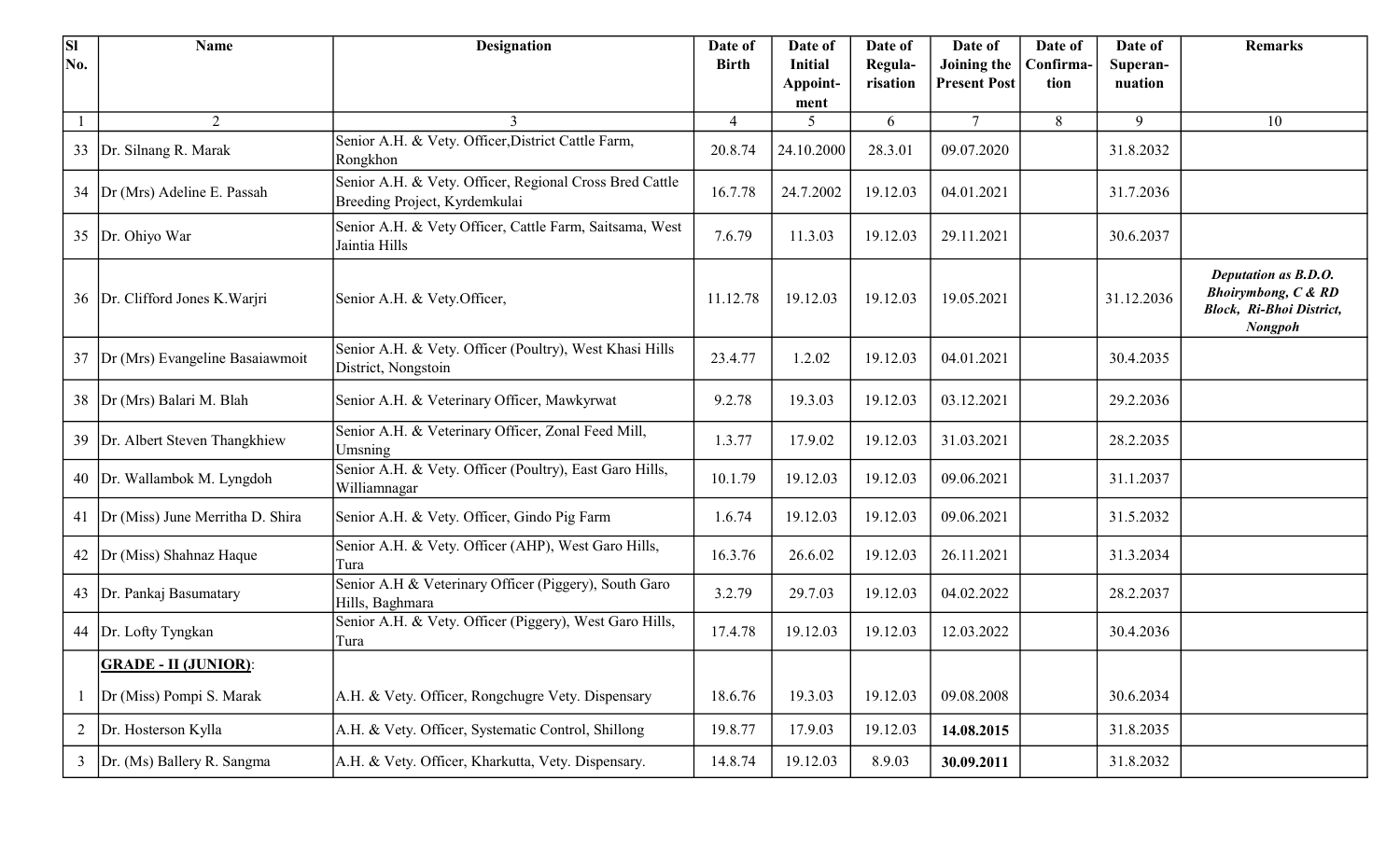| <b>SI</b><br>No. | <b>Name</b>                   | <b>Designation</b>                                                                                     | Date of<br><b>Birth</b> | Date of<br><b>Initial</b> | Date of             | Date of                            | Date of           | Date of             | <b>Remarks</b> |
|------------------|-------------------------------|--------------------------------------------------------------------------------------------------------|-------------------------|---------------------------|---------------------|------------------------------------|-------------------|---------------------|----------------|
|                  |                               |                                                                                                        |                         | Appoint-                  | Regula-<br>risation | Joining the<br><b>Present Post</b> | Confirma-<br>tion | Superan-<br>nuation |                |
|                  |                               |                                                                                                        |                         | ment                      |                     |                                    |                   |                     |                |
|                  | $\overline{2}$                |                                                                                                        | 4                       | 5                         | 6                   | $\tau$                             | 8                 | 9                   | 10             |
| 4                | Dr. Daniel Kordor Nongkynrih  | A.H. & Vety. Officer, Mobile Vety. Dispensary,<br>Nongspung                                            | 9.4.76                  | 1.2.02                    | 8.9.03              | 31.07.2021                         |                   | 30.4.2034           |                |
| 5 <sup>5</sup>   | Dr (Mrs) Donme M. Sangma      | A.H. & Vety. Officer, Vigilance Unit, Tura.                                                            | 6.7.74                  | 19.12.03                  | 19.12.03            | 19.08.08                           |                   | 31.7.2032           |                |
| 6                | Dr (Mrs) Makeda B. Sangma     | A.H. & Vety. Officer, State Vety. Dispensary, Tura.                                                    | 27.5.79                 | 19.12.03                  | 19.12.03            | 01.02.07                           |                   | 31.5.2037           |                |
| $\tau$           | Dr. Teiborlang Iangrai        | A.H. & Vety.Officer, Regional Pig Breeding Farm,<br>Kyrdemkulai.                                       | 19.8.77                 | 1.2.02                    | 19.12.03            | 02.07.2012                         |                   | 31.8.2035           |                |
| 8                | Dr (Mrs) Miranda M. Marpna    | A.H. & Vety. Officer, Veterinary Dispensary, Sohiong                                                   | 2.6.77                  | 1.2.02                    | 19.12.03            | 02.02.2019                         |                   | 30.6.2035           |                |
| 9                | Dr (Ms) Eldora Ch Momin       | A.H. & Vety. Officer, Veterinary Dispensary, Mangsang                                                  | 14.2.79                 | 19.12.03                  | 19.12.03            | 31.10.2017                         |                   | 28.2.2037           |                |
|                  | 10  Dr (Mrs) Pamela B. Marak  | A.H. & Vety. Officer, Clinical Laboratory, Tura                                                        | 5.10.73                 | 19.12.03                  | 19.12.03            | 02.07.2018                         |                   | 31.10.2031          |                |
| 11               | Dr. Khraw Burom Iawkoh        | A.H. & Vety. Officer, C & RD Block. Veterinary<br>Dispensary, Pynursla                                 | 2.10.78                 | 27.1.04                   | 27.1.04             | 12.08.2015                         |                   | 31.10.2036          |                |
| 12               | Dr. Pabitra R. Hajong         | A.H. & Vety. Officer, C & RD Block, Veterinary<br>Dispensary, Jirang, Ri Bhoi District                 | 1.6.75                  | 20.2.04                   | 20.2.04             | 01.11.2017                         |                   | 31.5.2033           |                |
| 13               | Dr. Finely Law Phyllei        | A.H. & Vety.Officer, Vocational Training Centre,<br>Khliehtyrshi                                       | 17.7.78                 | 13.9.04                   | 8.5.06              | 05.01.2021                         |                   | 31.7.2036           |                |
|                  | 14 Dr. Brightstar Langbang    | A.H. & Vety.Officer, C & RD Block, Laskein as I/c Block<br>Development Officer, Saipung, C & RD Block. | 13.7.81                 | 3.8.06                    | 08.05.06            | 05.11.2019                         |                   | 31.7.2039           |                |
| 15               | Dr (Mrs). Longing Pale        | A.H. & Vety.Officer, (L.I), Shillong                                                                   | 17.1.81                 | 3.8.06                    | 08.05.06            | 05.10.2016                         |                   | 31.1.2039           |                |
|                  | 16  Dr. Sanju Kynjing         | A.H. & Vety.Officer, Veterinary Hospital, Shillong.                                                    | 16.9.81                 | 3.8.06                    | 08.05.06            | 05.08.2013                         |                   | 30.9.2039           |                |
| 17               | $Dr(Ms)$ Monalisa G. Pyngrope | A.H. & Vety.Officer, Mobile Vety. Dispensary, Nongpoh                                                  | 2.7.78                  | 3.8.06                    | 08.05.06            | 19.03.2021                         |                   | 31.7.2036           |                |
| 18               | Dr(Ms) Tracy M.Sangma         | A.H. & Vety.Officer, Intensive Cattle Development<br>Project, Tura.                                    | 28.9.80                 | 3.8.06                    | 08.05.06            | 08.08.06                           |                   | 30.9.2038           |                |
| 19               | Dr. Jim Kelly Nongrum         | A.H. & Vety.Officer, Rinderpest, Shillong.                                                             | 2.4.80                  | 13.9.04                   | 08.05.06            | 08.01.2013                         |                   | 30.4.2038           |                |
| 20               | Dr. Bateilang Wanswett        | A.H. & Vety.Officer, Vety. Dispensary, Shillong.                                                       | 5.1.1980                | 13.9.04                   | 08.05.06            | 01.12.2010                         |                   | 31.1.2038           |                |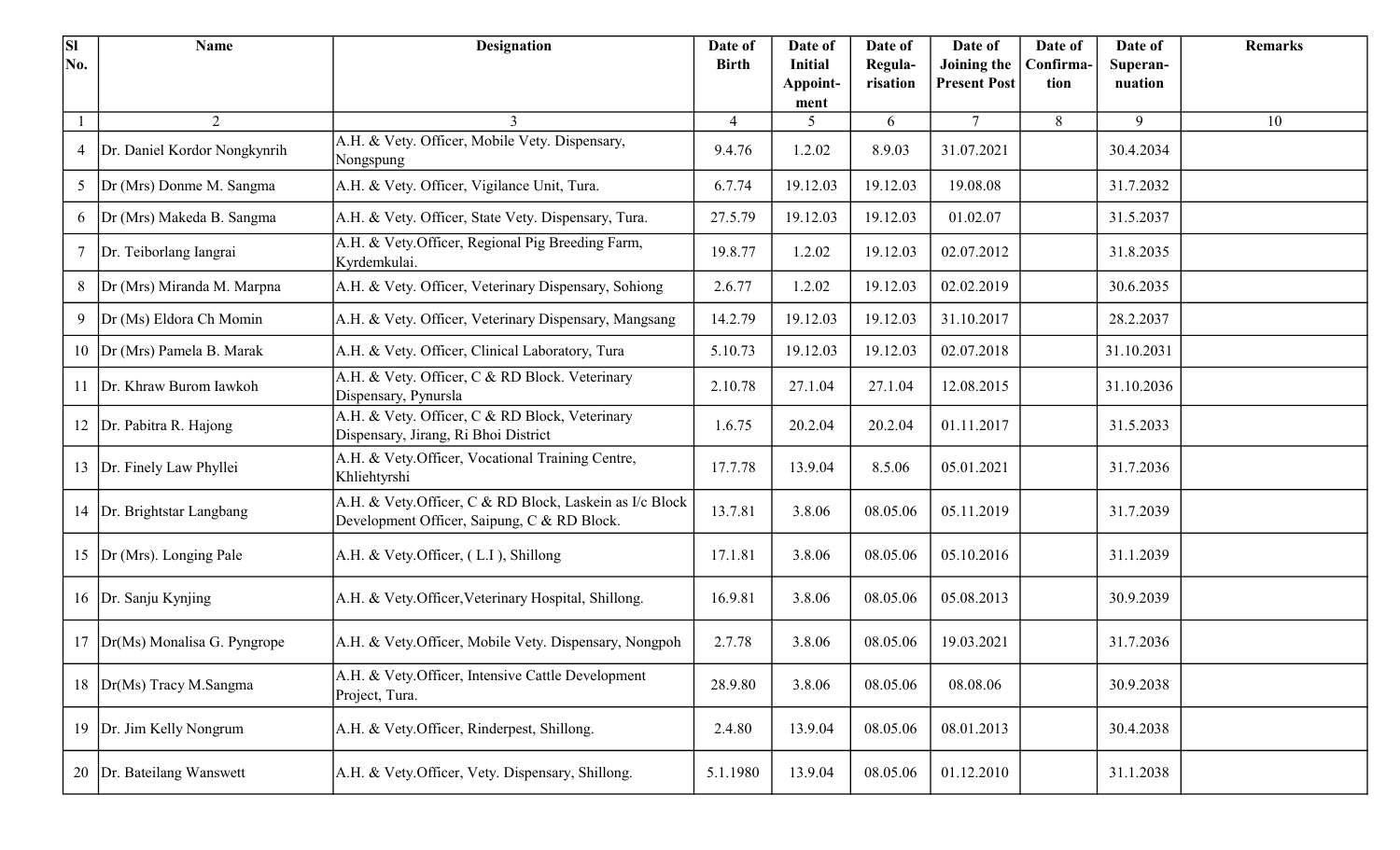| <b>SI</b> | <b>Name</b>                      | <b>Designation</b>                                                                                                           | Date of        | Date of                    | Date of             | Date of                            | Date of           | Date of             | <b>Remarks</b> |
|-----------|----------------------------------|------------------------------------------------------------------------------------------------------------------------------|----------------|----------------------------|---------------------|------------------------------------|-------------------|---------------------|----------------|
| No.       |                                  |                                                                                                                              | <b>Birth</b>   | <b>Initial</b><br>Appoint- | Regula-<br>risation | Joining the<br><b>Present Post</b> | Confirma-<br>tion | Superan-<br>nuation |                |
|           |                                  |                                                                                                                              |                | ment                       |                     |                                    |                   |                     |                |
|           | 2                                | 3                                                                                                                            | $\overline{4}$ | 5                          | 6                   | $\tau$                             | 8                 | 9                   | 10             |
| 21        | Dr. Banshanlang K. Blah          | A.H. & Vety.Officer, C & RD Block, Mawphlang                                                                                 | 3.10.79        | 3.8.06                     | 08.05.06            | 07.08.2017                         |                   | 31.10.2037          |                |
| 22        | Dr. Nokman A. Sangma             | A.H. & Vety.Officer, C&RD Block, Betasing.                                                                                   | 29.3.81        | 13.9.04                    | 08.05.06            | 01.11.2013                         |                   | 31.3.2039           |                |
| 23        | Dr. Workman Lyting               | A.H. & Vety.Officer, South West Khasi Hills, Mawkyrwat                                                                       | 18.10.80       | 3.8.06                     | 08.05.06            | 07.01.2021                         |                   | 31.10.2038          |                |
| 24        | Dr. Ashish R. Marak              | A.H. & Vety.Officer, Vety. Dispensary, Williamnagar.                                                                         | 19.7.77        | 3.8.06                     | 08.05.06            | 21.08.08                           |                   | 31.7.2035           |                |
| 25        | Dr(Mrs) Blessa M.Ch Momin        | A.H. & Vety.Officer, C & RD Block, Vety. Dispensary,<br>Dadenggre.                                                           | 13.10.78       | 3.8.06                     | 08.05.06            | 27.07.10                           |                   | 31.10.2036          |                |
|           | 26 Dr. (Mrs) Suzie Kyndiah       | A.H. & Vety.Officer (Mobile) Veterinary Dispensray,<br>West Jaintia Hills, Jowai                                             | 11.12.80       | 30.01.07                   | 30.01.07            | 04.01.2021                         |                   | 31.12.2038          |                |
| 27        | Dr(Mrs) Nesbalyne Marwein        | A.H. & Vety.Officer, Indo - Danish Project,<br><b>Upper Shillong</b>                                                         | 16.01.78       | 30.01.07                   | 30.01.07            | 01.02.2019                         |                   | 31.01.2036          |                |
| 28        | Dr. Synsharlang Khongsti         | A.H. & Vety.Officer, C & RD Block, Umsning.                                                                                  | 08.11.82       | 30.01.07                   | 30.01.07            | 13.04.2012                         |                   | 30.11.2040          |                |
| 29        | Dr.(Ms). Mediteranean Khongngain | A.H. & Vety.Officer, Shella - Bholagnaj, C & RD Block                                                                        | 12.09.80       | 30.01.07                   | 30.01.07            | 07.01.2021                         |                   | 30.09.2038          |                |
|           | 30   Dr. (Mrs) Tracy N. Sangma   | A.H. & Vety.Officer, Kalaichar Vety. Dispensary.                                                                             | 14.06.81       | 03.05.07                   | 19.10.09            | 07.05.07                           |                   | 30.06.2039          |                |
|           | 31   Dr. S. Watwitson Lyngdoh    | A.H. & Vety.Officer, Veterinary Dispensary, Nongkrem                                                                         | 14.10.78       | 25.10.07                   | 19.10.09            | 04.01.2021                         |                   | 31.10.2036          |                |
|           | 32 Dr. Tangkam L.N. Sangma       | A.H. & Vety.Officer, Mobile Vety. Dispensary.<br>Dadenggiri.                                                                 | 05.09.79       | 25.10.07                   | 19.10.09            | 29.10.07                           |                   | 30.09.2037          |                |
| 33        | Dr. (Mrs) Iadalang Lyngdoh       | A.H. & Vety.Officer, Pasteur Institute, Shillong                                                                             | 22.03.83       | 19.10.09                   | 19.10.09            | 02.03.2020                         |                   | 31.03.2041          |                |
|           | 34   Dr. Damuthimi Lyngdoh       | A.H. & Vety.Officer, C & RD Block, Veterinary<br>Dispensary, Amlarem as Block Development Officer,<br>C & RD Block, Amlarem. | 05.01.83       | 25.10.07                   | 19.10.09            | 01.11.2019                         |                   | 31.01.2041          |                |
|           | 35  Dr. Twinborn R Marak         | A.H. & Veterinary Officer, Mobile Veterinary Dispensary,<br>Tura                                                             | 06.01.85       | 19.10.09                   | 19.10.09            | 11.08.2015                         |                   | 31.01.2043          |                |
|           | 36   Dr. Surajit Kumar Hajong    | A.H. & Vety.Officer, Tikrikilla, C & RD Block Vety.<br>Dispensary.                                                           | 31.07.81       | 03.05.07                   | 19.10.09            | 01.11.2013                         |                   | 31.07.2039          |                |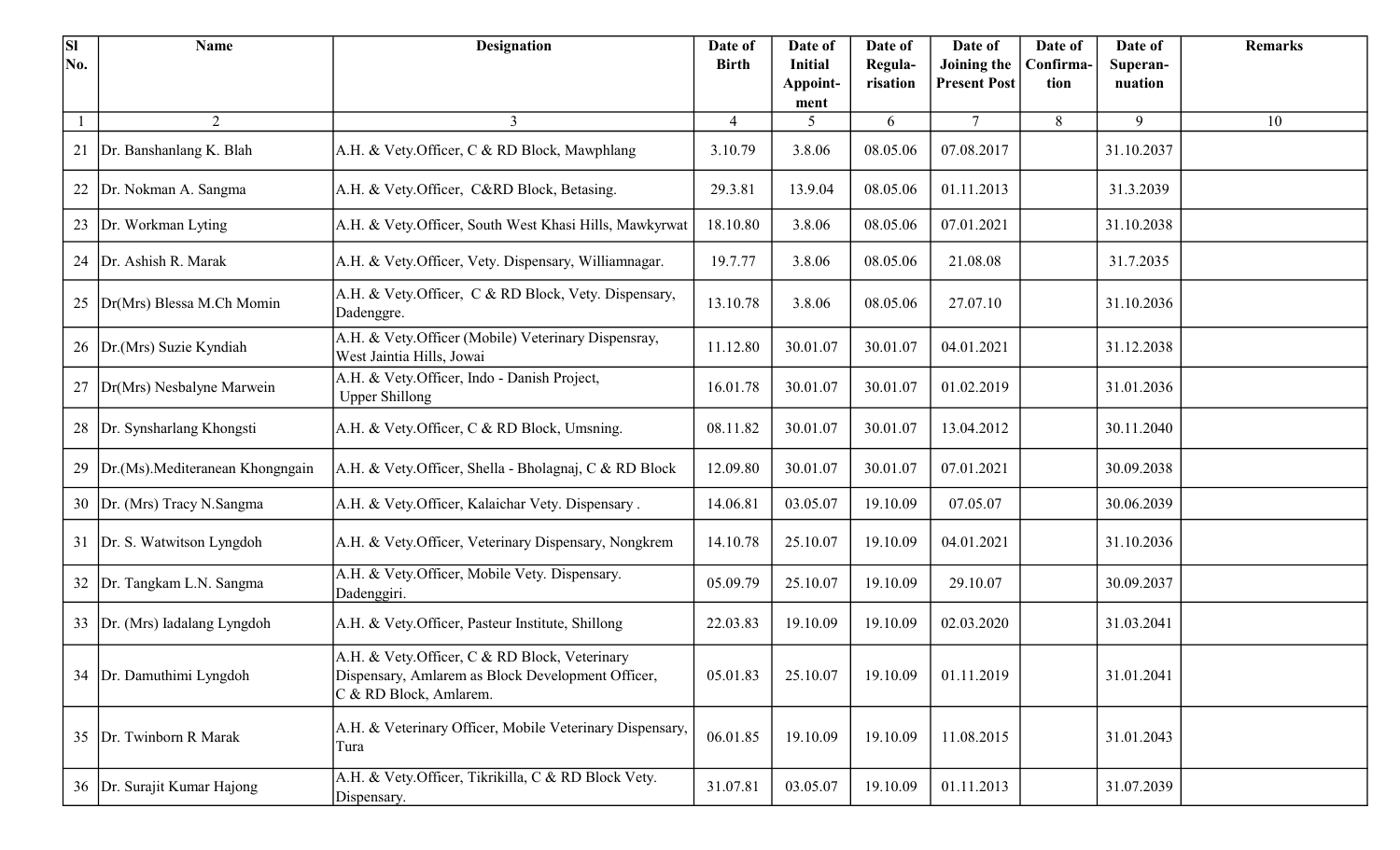| <b>SI</b> | <b>Name</b>                           | <b>Designation</b>                                                    | Date of        | Date of                                | Date of                                | Date of                            | Date of          | Date of             | <b>Remarks</b>                                 |
|-----------|---------------------------------------|-----------------------------------------------------------------------|----------------|----------------------------------------|----------------------------------------|------------------------------------|------------------|---------------------|------------------------------------------------|
| No.       |                                       |                                                                       | <b>Birth</b>   | <b>Initial</b><br>Appoint-             | Regula-<br>risation                    | Joining the<br><b>Present Post</b> | Confirma<br>tion | Superan-<br>nuation |                                                |
|           |                                       |                                                                       |                | ment                                   |                                        |                                    |                  |                     |                                                |
|           | 2                                     | $\mathfrak{Z}$                                                        | $\overline{4}$ | 5                                      | 6                                      | $\tau$                             | 8                | 9                   | 10                                             |
| 37        | Dr. Frankinstar R. Shadap             | A.H. & Vety.Officer, Iooksi, Veterinary Dispensary                    | 05.06.82       | 25.10.07                               | 19.10.09                               | 05.01.2021                         |                  | 30.06.2040          |                                                |
|           | 38 Dr. Jugal Koch                     | A.H. & Vety.Officer, Veterinary Dispensary, Tikrikilla                | 02.05.78       | 03.05.07                               | 17.12.09                               | 21.03.2015                         |                  | 31.05.2036          | As per affidavit name changed<br>as Jugal Koch |
| 39        | Dr. (Mrs) Jigme K Sangma              | A.H. & Vety.Officer, Demdema, C &RD Block                             | 02.04.82       | 19.10.09                               | 19.10.09                               | 01.02.2019                         |                  | 30.04.2040          |                                                |
|           | 40 Dr. Dunlestone Marak               | A.H. & Vety.Officer, C & RD Block, Baghmara,<br>Veterinary Dispensary | 14.07.79       | 19.10.09                               | 19.10.09                               | 22.10.09                           |                  | 31.07.2037          |                                                |
|           | 41   Dr. Bannie Balsrang M. Sangma    | A.H. & Vety.Officer, C & RD Block, Veterinary<br>Dispensary, Zikzak   | 07.09.80       | 19.10.09                               | 19.10.09                               | 01.10.2016                         |                  | 30.09.2038          |                                                |
|           | 42 Dr. Synsharlang Khapran            | A.H. & Vety.Officer, Mobile Veterinary Dispensary,<br>Mairang         | 08.06.83       | 19.10.09                               | 19.10.09                               | 21.08.2019                         |                  | 30.06.2031          |                                                |
| 43        | Dr. (Miss) Tanury G. Momin            | A.H. & Vety.Officer, Songsak, C & RD Block, Veterinary<br>Dispensary  | 29.07.1980     | 19.10.09                               | 19.10.09                               | 27.10.09                           |                  | 31.07.2038          |                                                |
| 44        | Dr. (Miss) Cartina M.K. Sangma        | A.H. & Vety.Officer, C & RD Block, Gambagre,<br>Veterinary Dispensary | 19.01.82       | 19.10.09                               | 19.10.09                               | 20.10.09                           |                  | 31.01.2040          |                                                |
|           | 45   Dr. Rangtei Kupar Marbaniang     | A.H. & Vety.Officer, Veterinary Dispensary, Muktapur                  | 20.7.1982      | 28.04.2010   23.05.2011                |                                        | 21.11.2019                         |                  | 31.07.2040          |                                                |
|           | 46   Dr. Heimonmi Niang               | A.H. & Vety.Officer, Vigilance Unit, Jowai                            | 17.02.1985     | 28.04.2010   23.05.2011                |                                        | 01.08.2019                         |                  | 28.02.2043          |                                                |
| 47        | Dr (Mrs) Mandela Thabah               | A.H. & Vety.Officer, Umroi, Veterinary Dispensary                     |                | 08.04.1985   28.04.2010   23.05.2011   |                                        | 26.07.2021                         |                  | 30.04.2043          |                                                |
|           | 48   Dr. Tusengbirth Chada Marak      | A.H. & Vety.Officer, Vigilance Unit, Ampati                           | 11.05.1983     | 28.04.2010   23.05.2011                |                                        | 01.11.2017                         |                  | 31.05.2041          |                                                |
|           | 49   Dr(Miss) Archana Mejolgre Sangma | A.H. & Vety.Officer, Veterinary Dispensary, Rongjeng.                 |                | 12.09.1980   28.04.2010   23.05.2011   |                                        | 25.04.2011                         |                  | 30.09.2038          |                                                |
|           | 50   Dr. (Mrs) Lahunshsisha R. Dkhar  | A.H & Vety.Officer, Disease Investigation<br>Section, Shillong        |                |                                        | $05.12.1984$   28.04.2010   23.05.2011 | 05.11.2012                         |                  | 31.12.2042          |                                                |
| 51        | Dr Salchi Rikme M. Momin              | A.H. & Vety.Officer, Veterinary Dispensary, Jorangkona.               |                | 12.09.1984   28.04.2010   23.05.2011   |                                        | 03.05.2010                         |                  | 30.09.2042          |                                                |
| 52        | Dr. Lensley Rangsa Marak              | A.H. & Vety.Officer, Intensive Cattle Development<br>Project, Tura.   |                | 02.04.1981   28.04.2010   23.05.2011   |                                        | 01.07.2021                         |                  | 30.04.2039          |                                                |
|           | 53 Dr. Liphoneil Guri Sangma          | A.H. & Vety.Officer, Nangalbibra, Veterinary Dispensary               |                | $01.01.1982$   28.04.2010   23.05.2011 |                                        | 01.07.2021                         |                  | 31.12.2039          |                                                |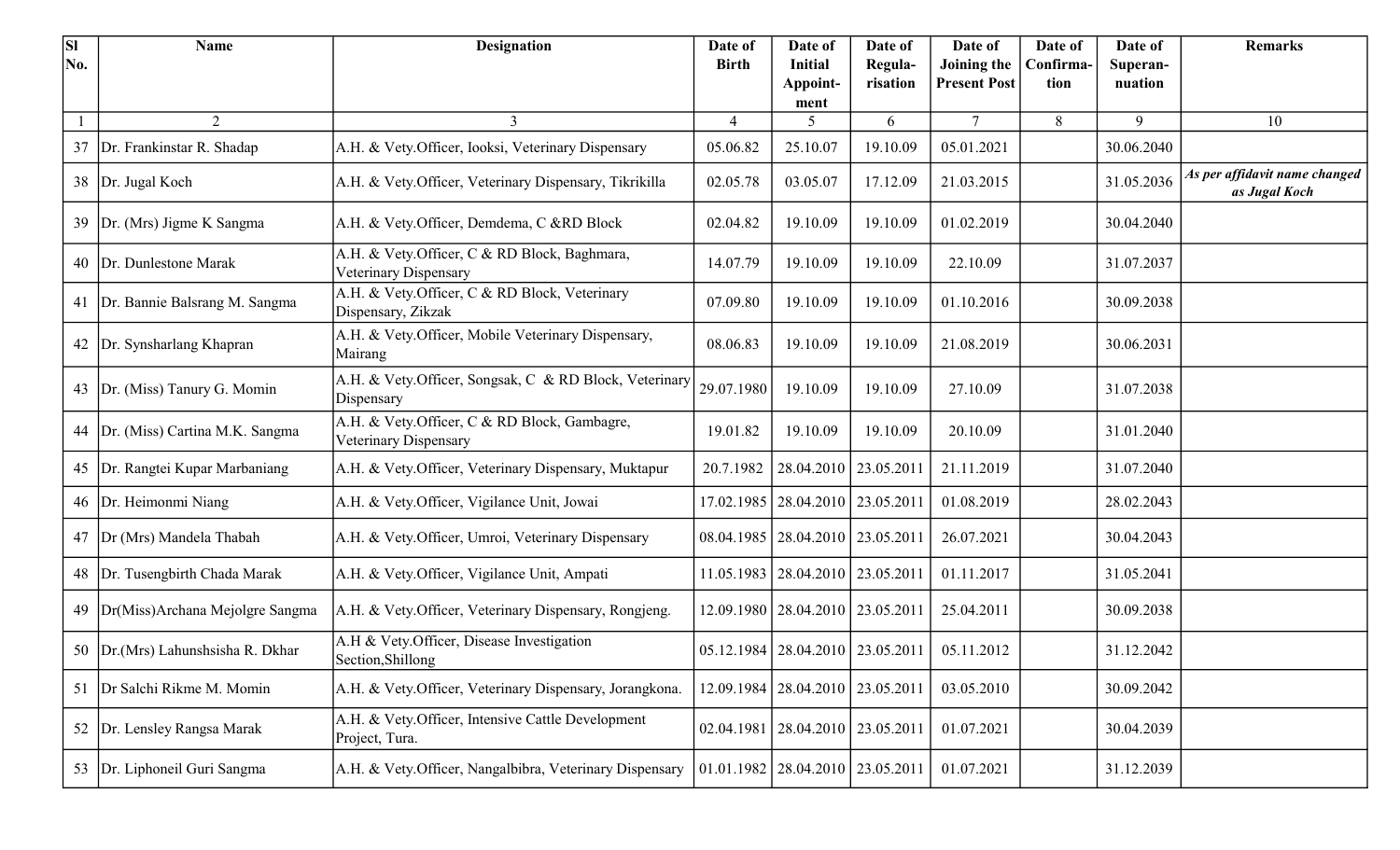| <b>SI</b> | <b>Name</b>                      | <b>Designation</b>                                                                | Date of      | Date of                              | Date of                 | Date of                            | Date of           | Date of             | <b>Remarks</b> |
|-----------|----------------------------------|-----------------------------------------------------------------------------------|--------------|--------------------------------------|-------------------------|------------------------------------|-------------------|---------------------|----------------|
| No.       |                                  |                                                                                   | <b>Birth</b> | <b>Initial</b><br>Appoint-           | Regula-<br>risation     | Joining the<br><b>Present Post</b> | Confirma-<br>tion | Superan-<br>nuation |                |
|           |                                  |                                                                                   |              | ment                                 |                         |                                    |                   |                     |                |
|           | 2                                | 3                                                                                 | 4            | 5                                    | 6                       | $\tau$                             | 8                 | 9                   | 10             |
|           | 54 Dr. Sengbat Saka Momin        | A.H. & Vety.Officer, Key Village Centre, Phulbari                                 |              | 12.01.1979   28.04.2010   23.05.2011 |                         | 16.02.2022                         |                   | 31.01.2037          |                |
| 55        | Dr. Doverfield Tariang           | A.H. & Vety.Officer, Veterinary Dispensary, Laskein                               |              | 26.05.1986   28.04.2010   23.05.2011 |                         | 21.08.2017                         |                   | 31.05.2044          |                |
|           | 56   Dr (Mrs) Jessiehun Nongsiej | A.H & Veterinary Officer, Intensive Cattle Development<br>Project, Upper Shillong |              | 26.11.1986   20.04.2010   23.05.2011 |                         | 12.08.2013                         |                   | 30.11.2044          |                |
| 57        | Dr. Kitkur Lang Sawian           | A.H. & Vety.Officer, Veterinary Dispensary, Ichamati                              | 13.08.1985   | 16.11.2010   23.05.2011              |                         | 04.12.2014                         |                   | 31.08.2043          |                |
| 58        | Dr(Mrs)Hadassa C.Bodak Sangma    | A.H & Veterinary Officer, District Poultry Farm,<br>Rongkhon                      | 25.07.1984   | 16.11.2010   23.05.2011              |                         | 16.05.2020                         |                   | 31.07.2042          |                |
| 59        | Dr. Tobudhok Wanshnong           | A.H & Veterinary Officer, Mairang, C & RD Block                                   |              | 11.01.1982   16.11.2010              | 23.05.11                | 01.02.2019                         |                   | 31.01.2040          |                |
| 60        | Dr (Mrs) Bandamiki Phawa         | A.H & Veterinary Officer, Amlarem, Veterinary<br>Dispensary                       |              | 04.03.1985   16.11.2010              | 23.05.11                | 02.08.2021                         |                   | 31.03.2043          |                |
| 61        | Dr. Pranab Kumar Rabha           | A.H. & Vety.Officer, Veterinary Dispensary, Belguri                               |              | 20.09.1980   16.11.2010              | 23.05.11                | 30.04.2011                         |                   | 30.09.2038          |                |
| 62        | Dr. Sengkan K. Marak             | A.H. & Vety.Officer, Buffalo Farm, Songsak.                                       |              | 19.12.1983   03.12.2010              | 14.07.2011              | 06.12.2010                         |                   | 31.12.2041          |                |
| 63        | Dr. Mandahame Kyndiah            | A.H. & Vety.Officer, Veterinary Hospital, Jowai                                   | 24.02.1987   | 23.05.2011                           | 23.05.2011              | 21.08.2017                         |                   | 28.02.2045          |                |
|           | 64   Dr. Tammiyaki Shylla        | A.H. & Vety.Officer, Mobile Veterinary Dispensary,<br>Khliehriat.                 | 27.01.1987   | 14.07.2011                           | 14.07.2011              | 04.10.2016                         |                   | 31.01.2045          |                |
|           | 65 Dr. Rimiky Shadap Mannar      | A.H. & Vety.Officer, Veterinary Dispensary, Shangpung                             | 09.10.1987   | 14.07.2011                           | 14.07.2011              | 06.11.2019                         |                   | 31.10.2045          |                |
|           | 66 Dr. Rockborn Nongdhar         | A.H & Veterinary Officer, Mylliem, C & RD Block                                   | 03.01.1988   | 19.09.2011                           | 19.09.2011              | 04.01.2021                         |                   | 31.01.2046          |                |
| 67        | Dr.(Mrs) Chigesil Yohana R.Marak | A.H. & Vety.Officer, Mahendraganj Veterinary<br>Dispensary.                       | 27.07.1986   | 19.09.2011                           | 19.09.2011              | 21.09.2011                         |                   | 31.07.2044          |                |
|           | Dr. Perfectstar Sohlang          | A.H. & Vety.Officer, Mobile Veterinary Dispensary,<br>Nongstoin.                  |              | 14.10.1987   13.04.2012              | 13.04.12                | 11.06.2021                         |                   | 31.10.2045          |                |
| 69        | Dr. Abaliptos Marak              | A.H. & Vety.Officer (HQ), Ampati                                                  |              | $03.06.1985$   13.04.2012            | 13.04.2012              | 01.06.2016                         |                   | 30.06.2043          |                |
| 70        | Dr. Wanphrangsngi Khongjoh       | A.H. & Vety.Officer, Intensive Cattle Development<br>Project, Nongstoin           | 01.11.1981   |                                      | 13.04.2012   13.04.2012 | 12.05.2022                         |                   | 31.10.2039          |                |
|           | 71   Dr. (Mrs) Eljitha D. Sangma | A.H. & Vety.Officer, Veterinary Dispensary, Babadam                               |              | 16.10.1984   13.04.2012   13.04.2012 |                         | 06.06.2013                         |                   | 31.10.2042          |                |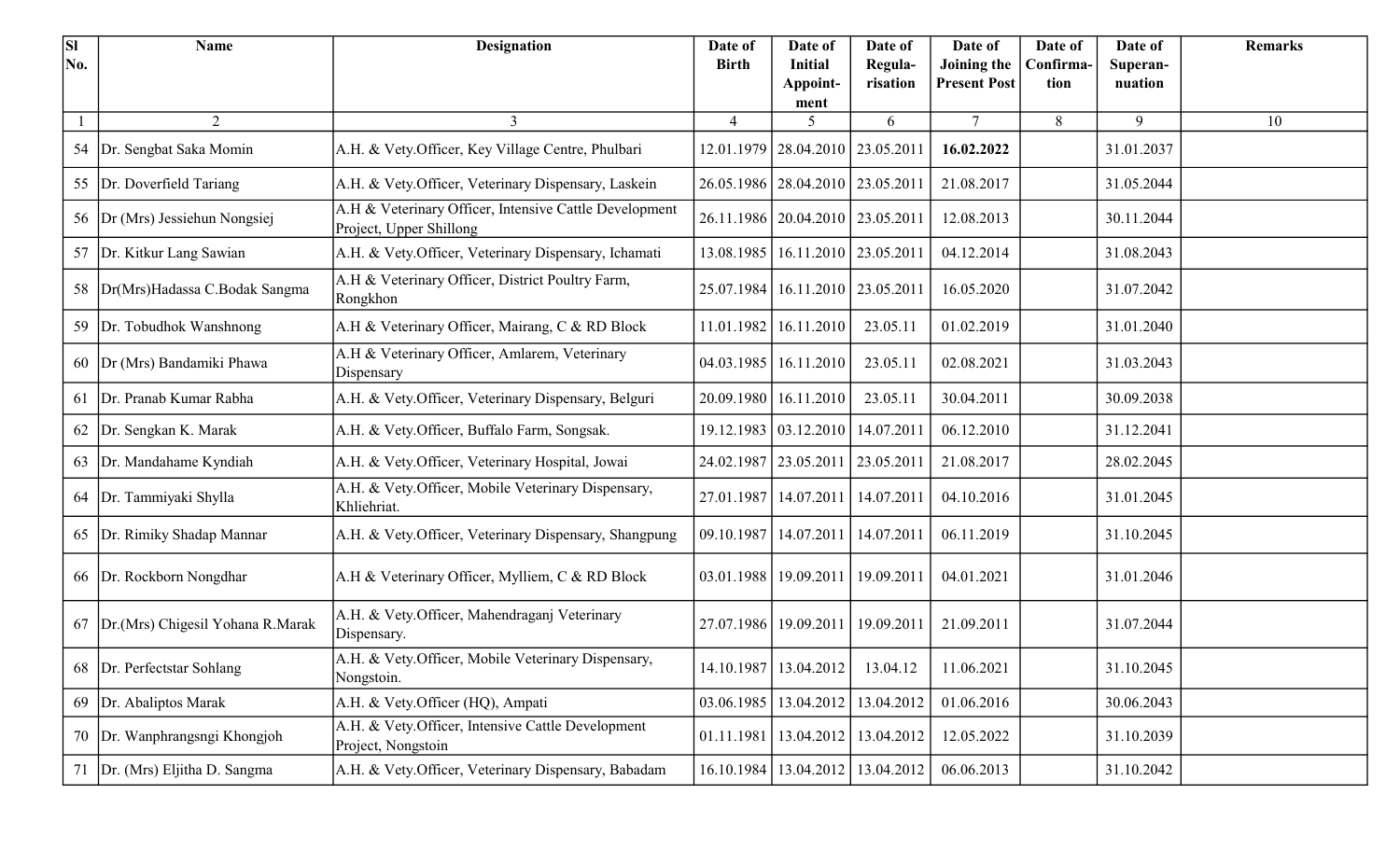| <b>SI</b> | <b>Name</b>                        | <b>Designation</b>                                                                       | Date of        | Date of                    | Date of             | Date of                            | Date of           | Date of             | <b>Remarks</b> |
|-----------|------------------------------------|------------------------------------------------------------------------------------------|----------------|----------------------------|---------------------|------------------------------------|-------------------|---------------------|----------------|
| No.       |                                    |                                                                                          | <b>Birth</b>   | <b>Initial</b><br>Appoint- | Regula-<br>risation | Joining the<br><b>Present Post</b> | Confirma-<br>tion | Superan-<br>nuation |                |
|           |                                    |                                                                                          |                | ment                       |                     |                                    |                   |                     |                |
|           | 2                                  | 3                                                                                        | $\overline{4}$ | 5                          | 6                   | $\tau$                             | 8                 | 9                   | 10             |
| 72        | Dr. (Ms) Iadarilin Warjri          | A. H & Veterinary Officer, Clinical Laboratory, Shillong                                 | 4.01.1987      | 11.10.12                   | 22.05.2014          | 1.11.2013                          |                   | 31.01.2045          |                |
| 73        | Dr. Darryl S. Sangma               | A. H & Veterinary Officer, Veterinary Hospital, Tura                                     | 5.08.1986      | 11.10.12                   | 22.05.2014          | 31.10.2017                         |                   | 31.08.2044          |                |
|           | 74   Dr. Pringbalchi G. Momin      | A. H & Veterinary Officer, Mobile Veterinary Dispensary,<br>Williamnagar                 | 23.05.1984     | 11.10.12                   | 22.05.2014          | 01.06.2016                         |                   | 31.5.2042           |                |
| 75        | Dr. (Mrs) Tanya S. Marak           | A. H & Veterinary Officer, Veterinary Dispensary, C. &<br>R.D Block Gasuapara            | 6.09.1985      | 11.10.12                   | 22.05.2014          | 2.01.2013                          |                   | 30.9.2043           |                |
|           | 76   Dr. Sudei Maya Liting Toi     | A. H & Veterinary Officer, C & RD Block, Veterinary<br>Dispensary, Thadlaskein           | 11.12.1988     | 11.10.12                   | 22.05.2014          | 31.10.2017                         |                   | 31.12.2046          |                |
| 77        | Dr. Theodore V. Kharsyntiew        | A. H & Veterinary Officer, ICDP, Upper Shillong                                          | 8.10.1988      | 11.10.12                   | 22.05.2014          | 02.07.2018                         |                   | 31.10.2046          |                |
| 78        | Dr. (Mrs) Ringring Ganthi R. Marak | A. H & Veterinary Officer, ICDP, Upper Shillong                                          | 28.9.1988      | 11.10.12                   | 22.05.2014          | 04.07.2018                         |                   | 31.9.2046           |                |
| 79        | Dr. (Ms) Ibasani Sawian            | A. H & Veterinary Officer, Pig Farm, Pynursla                                            | 24.10.1987     | 11.10.12                   | 22.05.2014          | 01.08.2019                         |                   | 31.10.2045          |                |
|           | 80 Dr. (Mrs) Flewinda N. Areng     | A. H & Veterinary Officer, C & R.D Block, Selsella                                       | 11.08.1984     | 11.10.12                   | 22.05.2014          | 7.6.2013                           |                   | 31.8.2042           |                |
| 81        | Dr. Sanjay T. Sangma               | A. H & Veterinary Officer, C & R.D Block, Chockpot,<br>South Garo Hills                  | 8.5.1986       | 11.10.12                   | 22.05.2014          | 13.11.2019                         |                   | 31.5.2044           |                |
| 82        | Dr. (Ms) Amlyne G. Momin           | A. H & Veterinary Officer, Vaccine Depot (Disease<br>Investigation), Shillong            | 3.01.1986      | 11.10.12                   | 22.05.2014          | 02.01.2019                         |                   | 31.1.2044           |                |
|           | 83   Dr. (Ms) Sunita Snaitang      | A. H & Veterinary Officer, Pig & Poultry Farm, Nongstoin                                 | 9.1.1989       | 11.10.12                   | 22.05.2014          | 11.06.2021                         |                   | 31.1.2047           |                |
| 84        |                                    | Dr. (Ms) Amanzia Kimchi N. Sangma A. H & Veterinary Officer, Vigilance Unit, Resubelpara | 16.6.1983      | 25.3.13                    | 22.05.2014          | 30.03.13                           |                   | 30.6.2041           |                |
|           | 85   Dr. (Ms) Eshwadamika Laloo    | A. H & Veterinary Officer, Vigilance Unit, Khliehriat                                    | 1.7.1986       | 25.3.13                    | 22.05.2014          | 28.3.2013                          |                   | 30.6.2044           |                |
| 86        | Dr. Damonmiki Dkhar                | A. H & Veterinary Officer, Vigilance Unit, Shillong                                      | 8.01.1989      | 25.3.13                    | 22.05.2014          | 02.07.2018                         |                   | 31.01.2047          |                |
| 87        | Dr. Silang R. Marak                | A. H & Veterinary Officer, Resubelpara (HQ)                                              | 18.1.1988      | 25.3.13                    | 22.05.2014          | 30.3.2013                          |                   | 31.01.2046          |                |
| 88        | Dr. Freether A. Sangma             | A. H & Veterinary Officer, Resubelpara, C & RD Block,<br>Veterinary Dispensary           | 19.11.1988     | 25.3.13                    | 22.05.2014          | 02.08.2021                         |                   | 30.11.2046          |                |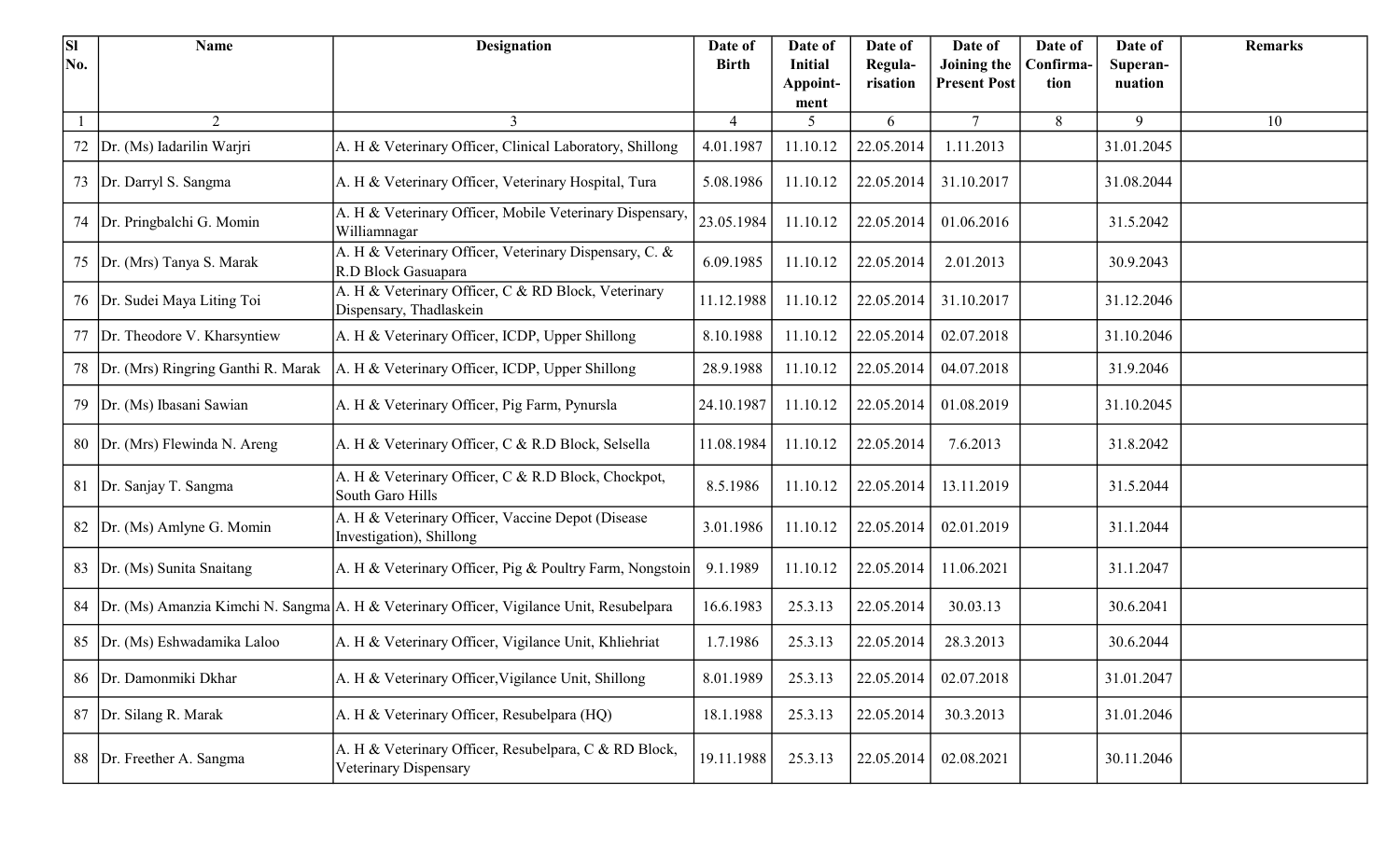| <b>SI</b> | <b>Name</b>                              | <b>Designation</b>                                                                                  | Date of        | Date of                                    | Date of             | Date of                            | Date of          | Date of             | <b>Remarks</b>                         |
|-----------|------------------------------------------|-----------------------------------------------------------------------------------------------------|----------------|--------------------------------------------|---------------------|------------------------------------|------------------|---------------------|----------------------------------------|
| No.       |                                          |                                                                                                     | <b>Birth</b>   | Initial                                    | Regula-<br>risation | Joining the<br><b>Present Post</b> | Confirma<br>tion | Superan-<br>nuation |                                        |
|           |                                          |                                                                                                     |                | Appoint-<br>ment                           |                     |                                    |                  |                     |                                        |
|           | 2                                        | 3                                                                                                   | $\overline{4}$ | 5                                          | 6                   | $\tau$                             | 8                | 9                   | 10                                     |
|           | 89   Dr. Riwanki Pyrtuh                  | A. H & Veterinary Officer, Veterinary Dispensary, Sutnga,<br>East Jaintia Hills Distirct            | 25.7.1987      | 25.3.13                                    | 22.05.2014          | 03.04.2020                         |                  | 31.7.2045           | Deputation as B.D.O.<br><b>Saipung</b> |
|           | 90   Dr (Ms) Karilian Suchiang           | A.H & Veterinary Officer, Krang, Veterinary Dispensary,<br>East Khasi Hills, Shillong               |                | 15.03.1986   22.05.2014   22.05.2014       |                     | 19.03.2021                         |                  | 31.03.2044          |                                        |
|           | 91 Dr. Mansil M. Sangma                  | A.H & Veterinary Officer, Central Hatchery-cum-Poultry<br>Farm, Umsning                             |                | 09.11.1988   22.05.2014   22.05.2014       |                     | 17.03.2021                         |                  | 30.11.2046          |                                        |
|           | 92   Dr (Mrs) Ripamchi N. Marak          | A.H & Veterinary Officer, Mobile, Veterinary<br>Dispensary, North Garo Hills, Resubelpara, Gangdubi |                | $02.10.1985$   22.05.2014   22.05.2014     |                     | 04.10.2016                         |                  | 31.10.2043          |                                        |
|           | 93   Dr. Damewan Lyngdoh                 | A.H & Veterinary Officer, Mawryngkneng, C & RD<br>Block, East Khasi Hills                           |                | 26.12.1990   22.05.2014   22.05.2014       |                     | 02.06.2014                         |                  | 31.12.2048          |                                        |
|           | 94   Dr(Mrs) Jasmine Sumera R. Marak     | A.H & Veterinary Officer, Veterinary Dispensary,<br>C & RD Block, Rongram                           |                | $01.05.1986$   22.05.2014   22.05.2014     |                     | 01.10.2016                         |                  | 30.04.2044          |                                        |
|           | 95   Dr (Ms) Aibakanda Iakai             | A.H & Veterinary Officer, C & RD Block, Khliehriat                                                  |                | $06.05.1989$   22.05.2014   22.05.2014     |                     | 07.11.2019                         |                  | 31.05.2047          |                                        |
|           | 96 Dr. Freddy Nongdhar                   | A.H & Veterinary Officer, Veterinary Dispensary,<br>Nongpoh                                         |                | 10.06.1988   22.05.2014   22.05.2014       |                     | 18.03.2021                         |                  | 30.06.2046          |                                        |
|           | 97 Dr (Ms) Sabetini S. Marak             | A.H & Vety. Officer, Garobadha, Veterinary<br>Dispensary                                            |                | 09.06.1990   22.05.2014   22.05.2014       |                     | 01.07.2021                         |                  | 30.06.2048          |                                        |
|           | 98 Dr. Reanald Dawanmee Warjri           | A.H & Veterinary Officer, Indo - Danish Project,<br><b>Upper Shillong</b>                           |                | 10.02.1990   22.05.2014   22.05.2014       |                     | 02.08.2017                         |                  | 28.02.2048          |                                        |
|           | 99   Dr. Silgrim Ch. Marak               | A.H & Veterinary Officer, C & RD Block, Veterinary<br>Dispensary, Rongara                           |                | 26.12.1988 05.06.2014 29.01.2015           |                     | 02.11.2017                         |                  | 31.12.2046          |                                        |
|           | 100 Dr (Ms) Ernestine Basaiawmoit        | A.H & Veterinary Officer, Clinical Laboratory, Shillong                                             |                | 22.08.1990   05.06.2014   29.01.2015       |                     | 02.01.2018                         |                  | 31.08.2048          |                                        |
|           | 101   Dr. Gilsang Ch. Marak              | A.H & Veterinary Officer, Mobile Veterinary Dispensary,<br>Ampati                                   |                | 13.07.1989   05.06.2014   29.01.2015       |                     | 08.12.2015                         |                  | 31.07.2047          |                                        |
|           | 102 Dr (Mrs) Lindsay G. Momin            | A.H & Veterinary Officer, Ranikor, C & RD Block, South<br>West Khasi Hills                          |                | 18.09.1986   05.06.2014   29.01.2015       |                     | 06.06.2014                         |                  | 30.09.2044          |                                        |
|           | 103 Dr (Mrs) Sonanchi B. Marak           | A.H & Veterinary Officer, Veterinary Dispensary,<br>Bajengdoba                                      |                | 23.02.1990   05.06.2014   29.01.2015       |                     | 04.10.2016                         |                  | 29.02.2048          |                                        |
|           | 104 Dr. Daniel Steven M. Dohtdong        | A.H & Veterinary Officer, Umden, Veterinary Dispensary,<br>Ri - Bhoi District                       |                | $02.02.1992$   $03.12.2015$   $03.12.2015$ |                     | 04.12.2015                         |                  | 28.02.2050          |                                        |
| 105       | Dr (Mrs) Cassandra Kharbhih<br>Ch. Momin | A.H & Veterinary Officer, Key Village Centre,<br>Garobadha, West Garo Hills                         |                | 23.09.1989   03.12.2015   03.12.2015       |                     | 31.01.2019                         |                  | 30.09.2047          |                                        |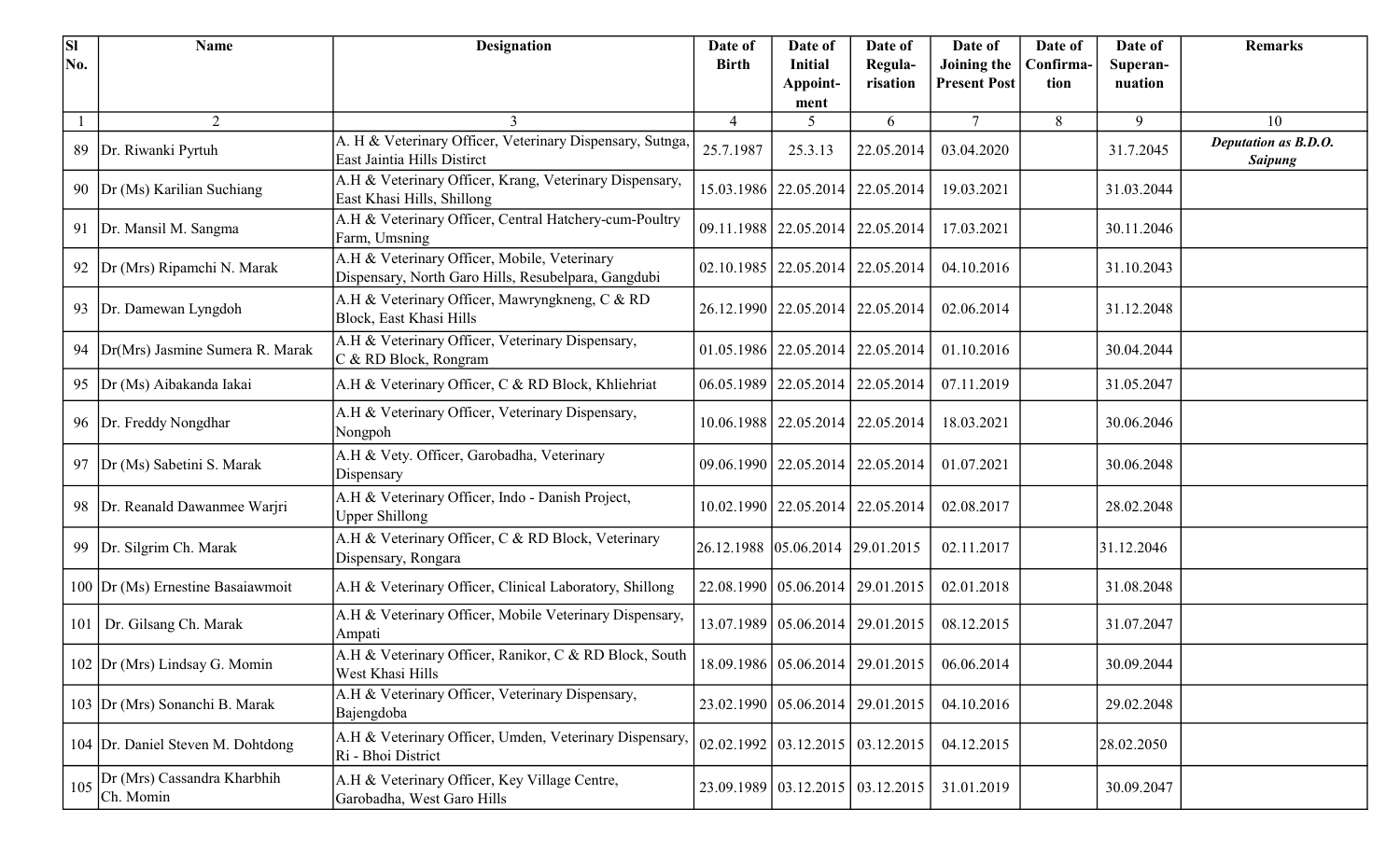| $\overline{\mathbf{S}}$ | <b>Name</b>                                | <b>Designation</b>                                                                                     | Date of        | Date of                                      | Date of                 | Date of             | Date of   | Date of    | <b>Remarks</b> |
|-------------------------|--------------------------------------------|--------------------------------------------------------------------------------------------------------|----------------|----------------------------------------------|-------------------------|---------------------|-----------|------------|----------------|
| No.                     |                                            |                                                                                                        | <b>Birth</b>   | <b>Initial</b>                               | Regula-                 | Joining the         | Confirma- | Superan-   |                |
|                         |                                            |                                                                                                        |                | Appoint-<br>ment                             | risation                | <b>Present Post</b> | tion      | nuation    |                |
|                         | $\overline{2}$                             | 3                                                                                                      | $\overline{4}$ | 5                                            | 6                       | $\tau$              | 8         | 9          | 10             |
|                         | 106 Dr. Faventy Eugene Langstang           | A.H & Veterinary Officer, Rymbai, Veterinary Dispensary<br>East Jaintia Hills District                 |                | $10.04.1990 \mid 03.12.2015 \mid 03.12.2015$ |                         | 08.12.2015          |           | 30.04.2048 |                |
|                         | 107 Dr. Hampaya Dune Manner                | A.H & Veterinary Officer, Khonglah, Veterinary<br>Dispensary, East Jaintia Hills District              |                | 29.06.1991   03.12.2015   03.12.2015         |                         | 04.12.2015          |           | 30.06.2049 |                |
|                         | 108 Dr (Mrs) Nire Manda Sangma             | A.H & Veterinary Officer, Mobile Veterinary Dispensary,<br>Baghmara                                    |                | 09.11.1989 03.12.2015 03.12.2015             |                         | 02.11.2017          |           | 30.11.2047 |                |
|                         | 109 Dr. Badapynhun Tangsai                 | A.H & Veterinary Officer, Mawsynram, C & RD Block,<br>Veterinary Dispensary                            |                | 29.01.1989 03.12.2015 03.12.2015             |                         | 01.04.2020          |           | 30.11.2047 |                |
|                         | 110 Dr. Mehun Sutong                       | A.H & Veterinary Officer, Saipung, Veterinary Dispensary                                               |                | $21.08.1989 \mid 03.12.2015 \mid 03.12.2015$ |                         | 04.01.2021          |           | 30.08.2047 |                |
|                         | 111 Dr. Silseng Rechil                     | A.H & Veterinary Officer, Balat, Veterinary Dispensary,<br>East Khasi Hills Distirict                  |                | $01.02.1990$   $03.12.2015$   $03.12.2015$   |                         | 04.12.2015          |           | 31.01.2048 |                |
| 112                     | Dr (Mrs) Zoyadaka Khiangte<br>Timung       | A.H & Veterinary Officer, Veterinary Hospital, Jowai,<br>West Jaintia Hills District                   | 06.10.1991     | $\vert$ 03.12.2015 $\vert$ 03.12.2015        |                         | 21.08.2017          |           | 31.10.2049 |                |
|                         | 113 Dr (Ms) Bontina G. Momin               | A.H & Veterinary Officer, C&RD Block, Veterinary<br>Dispensary, Kharkutta, North Garo Hills.           | 09.01.1989     |                                              | 14.03.2018 02.01.2019   | 11.11.2019          |           | 31.01.2047 |                |
|                         | 114 Dr. Carius Passah                      | A.H & Veterinary Officer, C & RD Block, Veterinary<br>Dispensary, Saipung, East Jaintia Hills District | 10.06.1989     |                                              | 14.03.2022   02.01.2019 | 20.11.2019          |           | 30.06.2047 |                |
|                         | 115 Dr (Ms) Liliana B.G. Momin             | A.H & Veterinary Officer, (Disease Investigation),<br>Shillong                                         |                | 09.09.1989   14.03.2018   02.01.2019         |                         | 01.02.2019          |           | 30.09.2047 |                |
|                         | 116 Dr (Ms) Pringchira K. Sangma           | A.H & Veterinary Officer (Rinderpest), Shillong, East<br>Khasi Hills                                   |                | 28.10.1989   14.03.2018   02.01.2019         |                         | 08.06.2020          |           | 31.10.2047 |                |
|                         | 117 Dr. Saljrang G. Momin                  | A.H & Veterinary Officer, Rajabala, Veterinary<br>Dispensary                                           |                | 24.10.1990   14.03.2018   02.01.2019         |                         | 19.03.2018          |           | 31.10.2048 |                |
|                         | 118 Dr. Shanky Synnah                      | A.H & Veterinary Officer, Baroto, Veterinary Dispensary,                                               |                | 26.12.1990   14.03.2018   02.01.2019         |                         | 14.06.2021          |           | 31.12.2047 |                |
|                         | 119 Dr. Seiboklang Buam                    | A.H & Veterinary Officer, C& RD Block, Veterinary<br>Dispensary, Mawshynrut, East Khasi Hills District |                | 03.08.1991   14.03.2018   02.01.2019         |                         | 15.03.2018          |           | 31.08.2049 |                |
|                         | 120 Dr. Sengbasal A. Sangma                | A.H & Veterinary Officer, Goat Farm, Nongshillong                                                      |                | 13.12.1991   14.03.2018   02.01.2019         |                         | 13.08.2019          |           | 31.12.2049 |                |
| 121                     | Dr. Fertile Crystal Greenfield<br>Diengdoh | A.H & Veterinary Officer, Nonglang Veterinary<br>Dispensary, West Khasi Hills District                 |                | 09.04.1992   14.03.2018   02.01.2019         |                         | 15.03.2018          |           | 30.04.2050 |                |